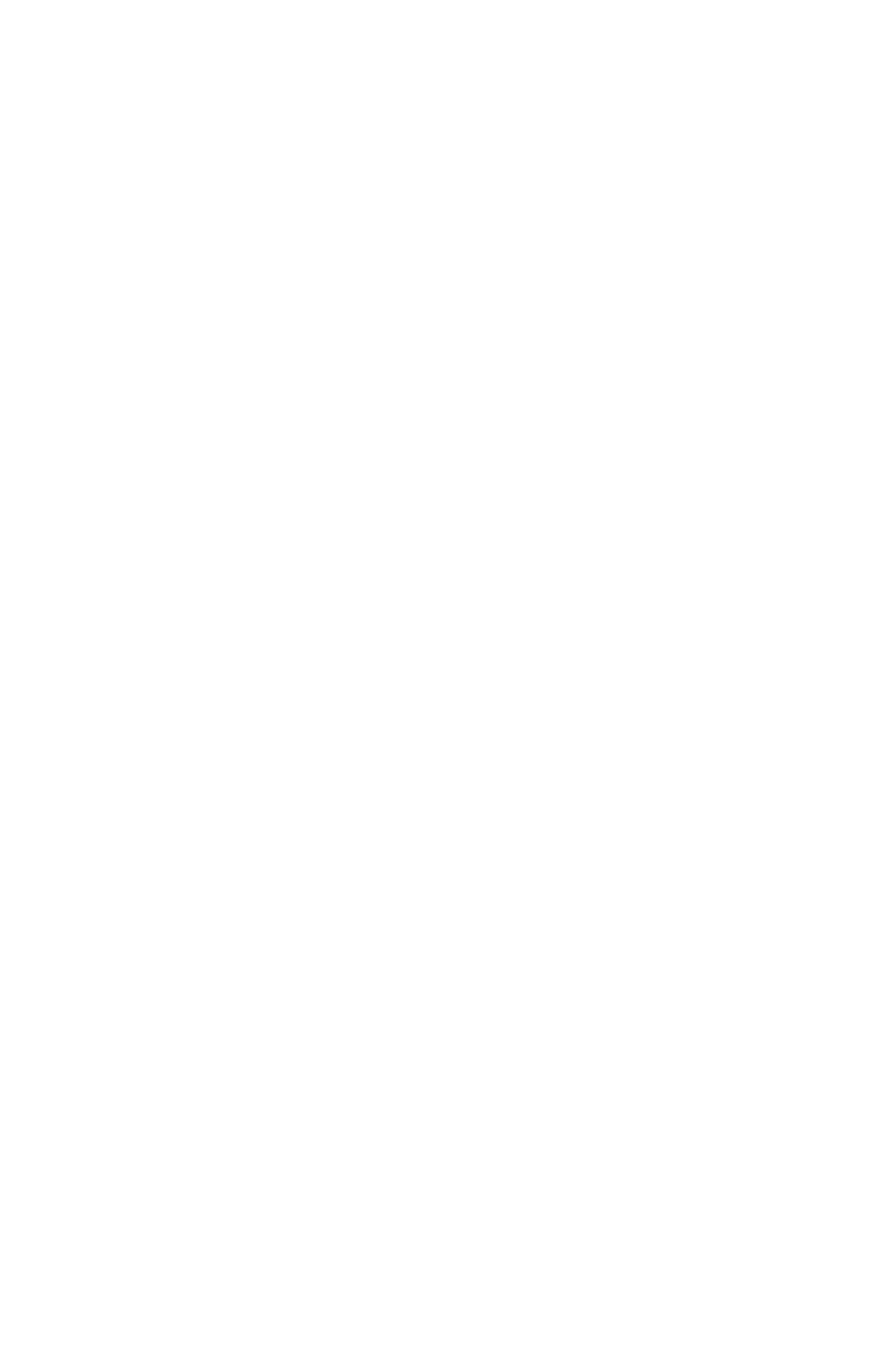# **Table of Contents**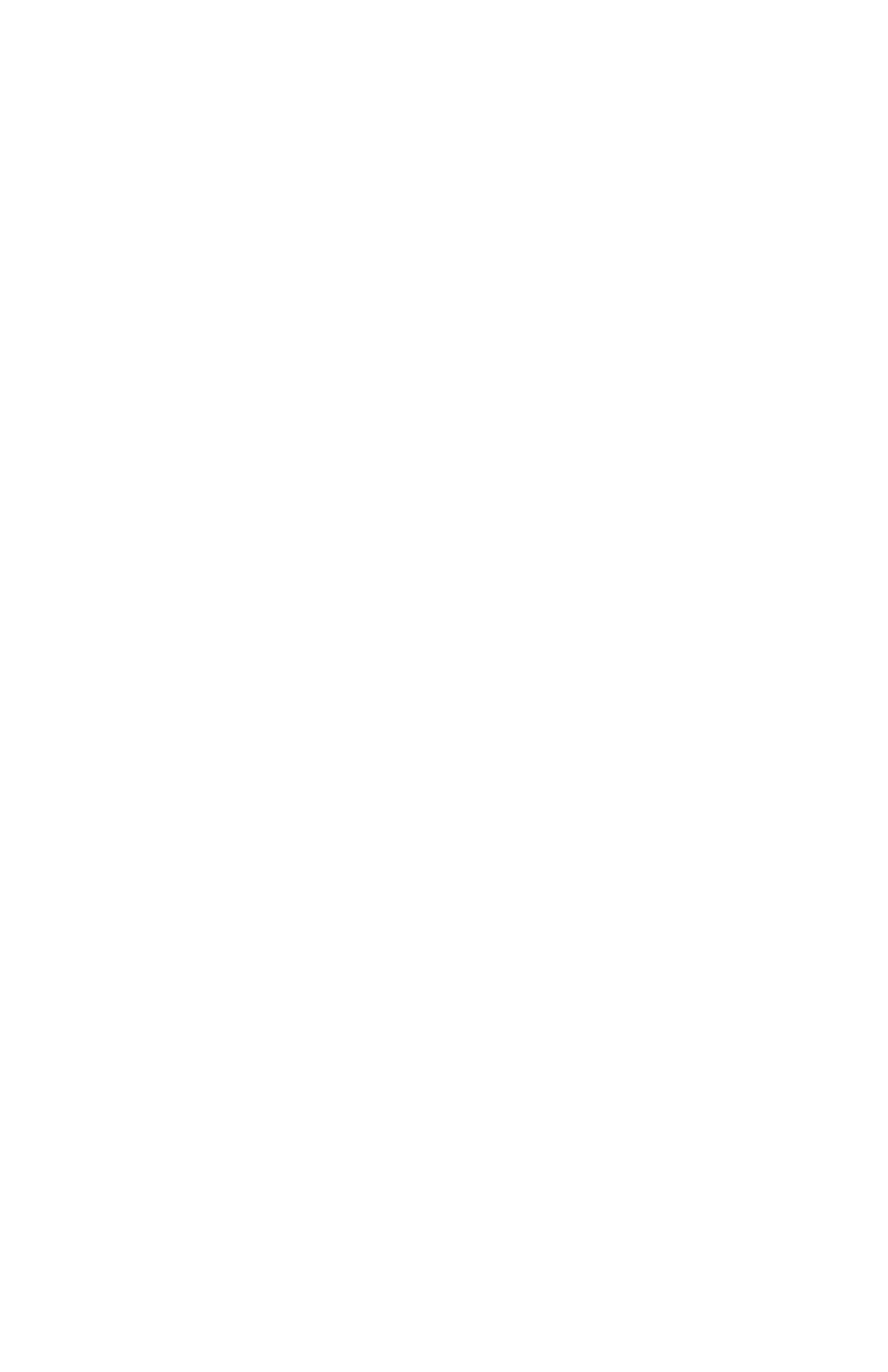## **Board of Trustees**

- Mr. Ivan Limpright, Chairman
- Mr. Art Van Pelt, Secretary
- Mr. Kim Balmer
- Ms. Maxine Faedo
- Mr. Dan Goodman
- Mr. Leif Hansen
- Ms. Suzanne Hodge
- Mr. Paul Malo
- Mr. Dave Pearson
- Mr. Frank Pozzobon
- Mr. Charles Pratt
- Mr. James Raposo
- Mr. Brooke Sundin
- Mr. Bryan Wall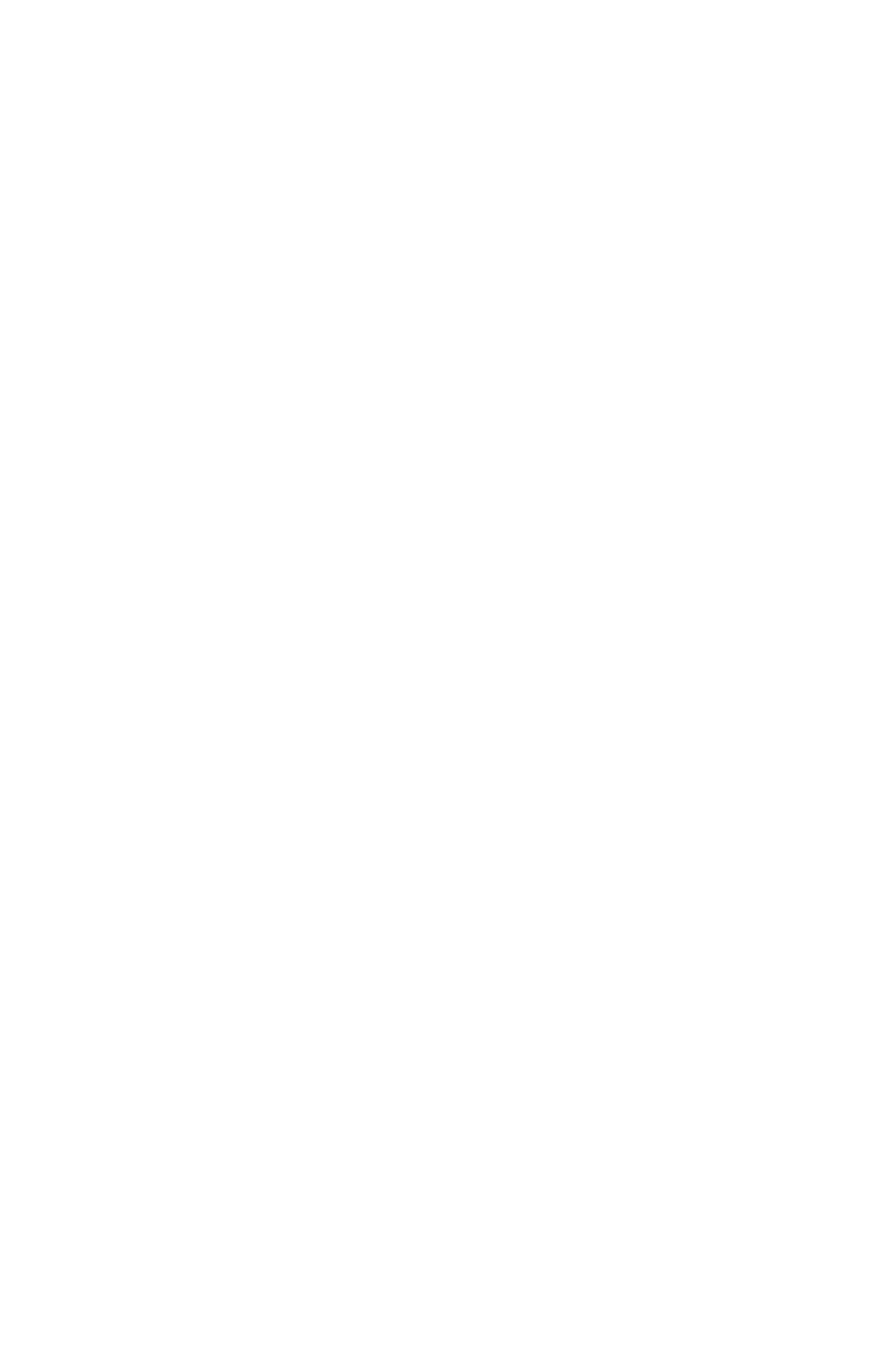# **Introduction**

The information in this booklet summarizes the main features of the UFCW Union Pension Plan (the Plan) for eligible members of the Miscellaneous Division. It does not create nor confer any rights to benefits. Not every detail can be contained in a summary such as this. In the event of any discrepancy or misunderstanding, benefits will be determined and paid according to the official Plan documents and the applicable legislation.

The glossary at the back is provided to help you understand the pension terms used in this booklet.

In addition to this booklet, you will receive an annual statement from the Plan Administrator that provides a record of your benefit entitlements under the Plan. You should keep these statements for your own records.

If you have any questions or require further information, please contact the Plan Administrator:

#### **Bilsland Griffith Benefit Administrators**

501 – 4445 Lougheed Highway Burnaby BC V5C 0E4

**TEL: 1-888-345-8329**

#### **EMAIL: ufcw@bgbenefitsadmin.com**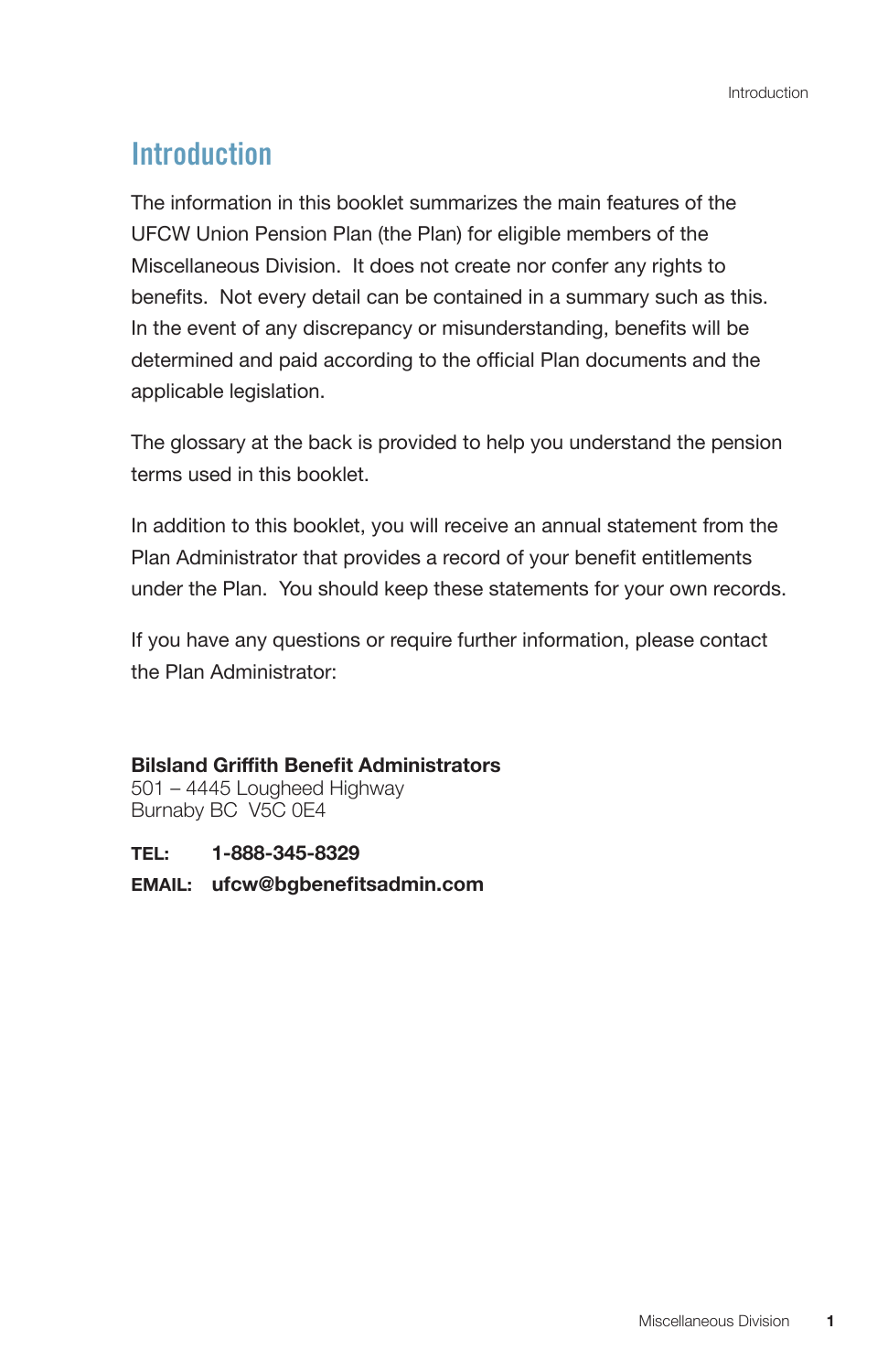### **Plan Background**

In 1998, the Retail Meat and the Retail Clerks Industry Pension Plans merged and became the UFCW Union Pension Plan. UFCW members employed by Overwaitea, who had not been covered previously by the two industry pension plans, entered into the UFCW Union Pension Plan around that same time.

The UFCW Union Pension Plan is a jointly trusteed pension plan. This means that the Plan is managed by Trustees - some appointed by the employers, some by UFCW Local 1518 and some by UFCW Local 247. There is a Trust Agreement setting out the Trustees' duties and responsibilities. They include ensuring that:

- proper records are maintained
- the terms of the Plan are administered consistently and in accordance with the law, and
- the Plan funds are invested for the benefit of members and in accordance with the laws regulating pension plan investments.

One of the unique features of the Plan is that it has a number of separate divisions. The pension funds are combined for investment purposes, but a separate accounting for each division is maintained to ensure that the assets of one division are not used to support the benefits of another division. Each division has its own Retirement Committee made up of employer and *union* appointees. The current divisions of the Plan are as follows:

- Overwaitea Food Group
- Canada Safeway
- Tober Enterprises
- Miscellaneous Division
- Terminated Employer Division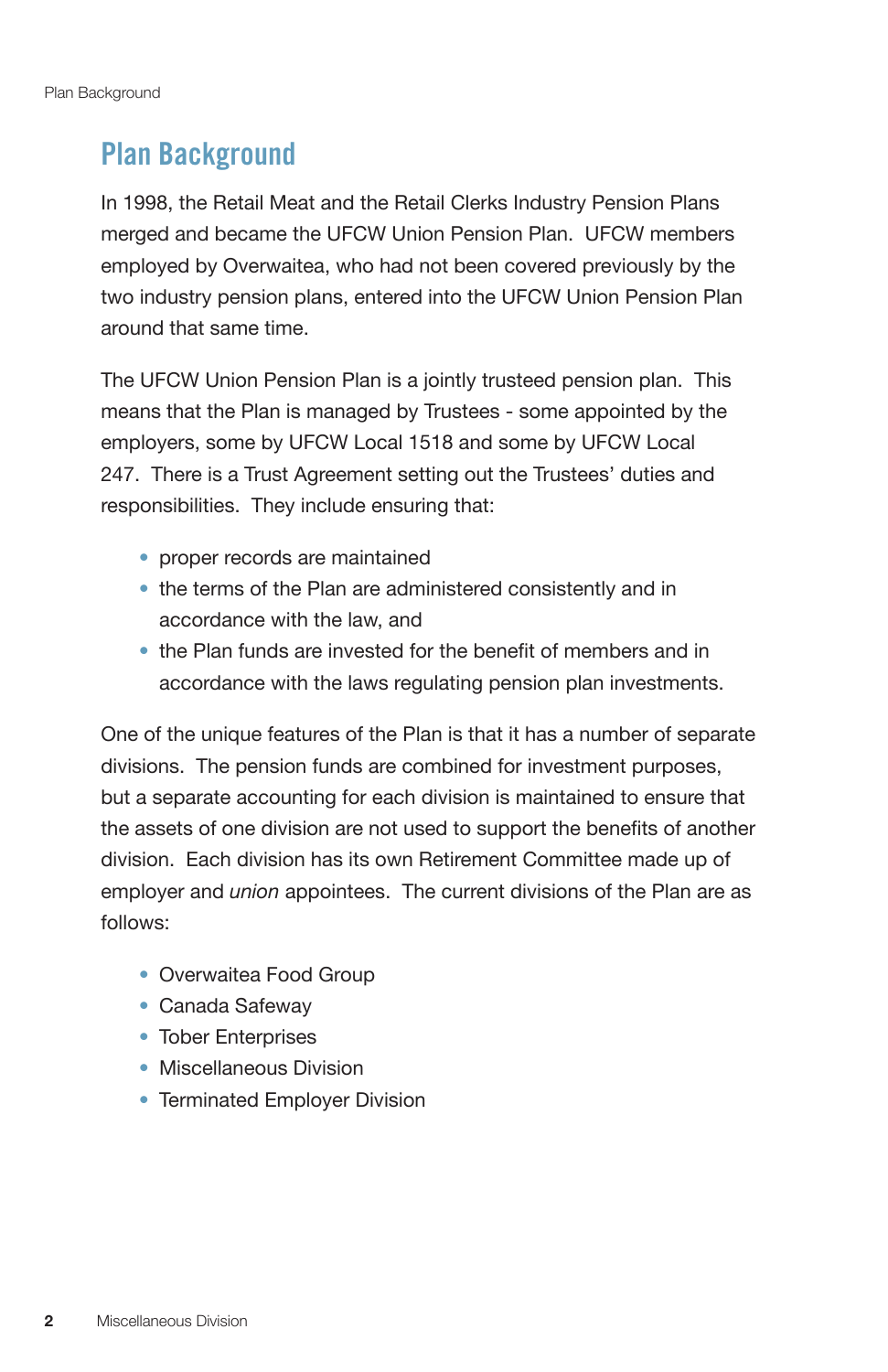The Retirement Committees make recommendations to the Trustees on such issues as:

- the development of benefit schedules for the divisions, and
- the development of communication and education programs for division members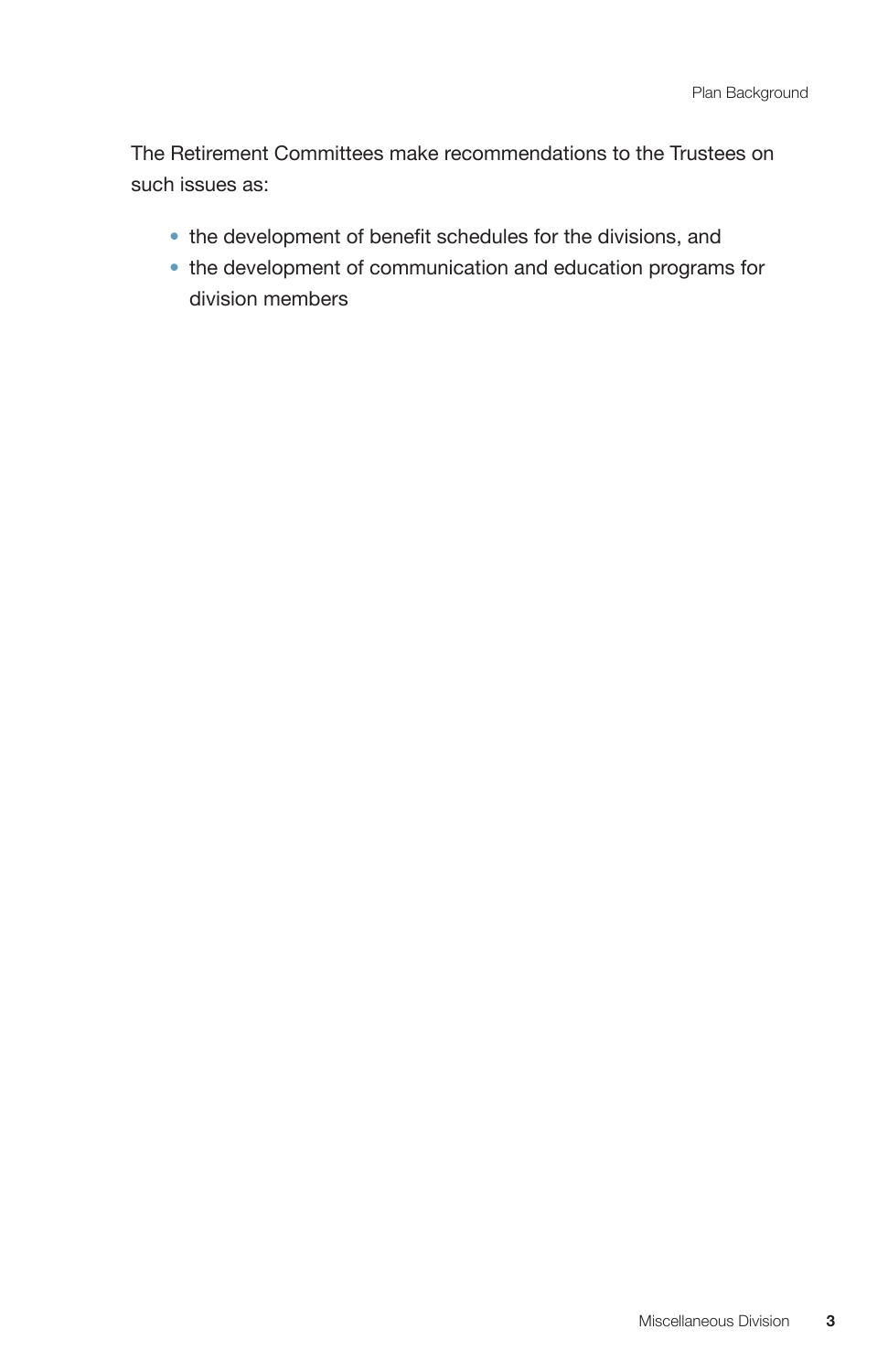### **Changes to the Plan effective January 1, 1998**

Your pension plan was significantly amended after the Canada Safeway and Overwaitea collective bargaining agreements were negotiated and the divisional structure was implemented. The changes that will have the biggest impact on you, as a Plan member employed by an employer participating in the Miscellaneous Division, include the following:

- 1. Introduction of a divisional structure: This means that the contributions made to the Plan by your employer are only used to support the benefits of members in the Miscellaneous Division. Similarly, the contributions made by the employers in each of the Plan's other four Divisions are only used to support the benefits of members in those Divisions.
- 2. New Benefit Formula for service after 1998: The pension you earn after 1998 is based on a percentage of the contributions paid on your behalf to the Plan by your employer. The benefit formula is explained in more detail on pages 8 and 9.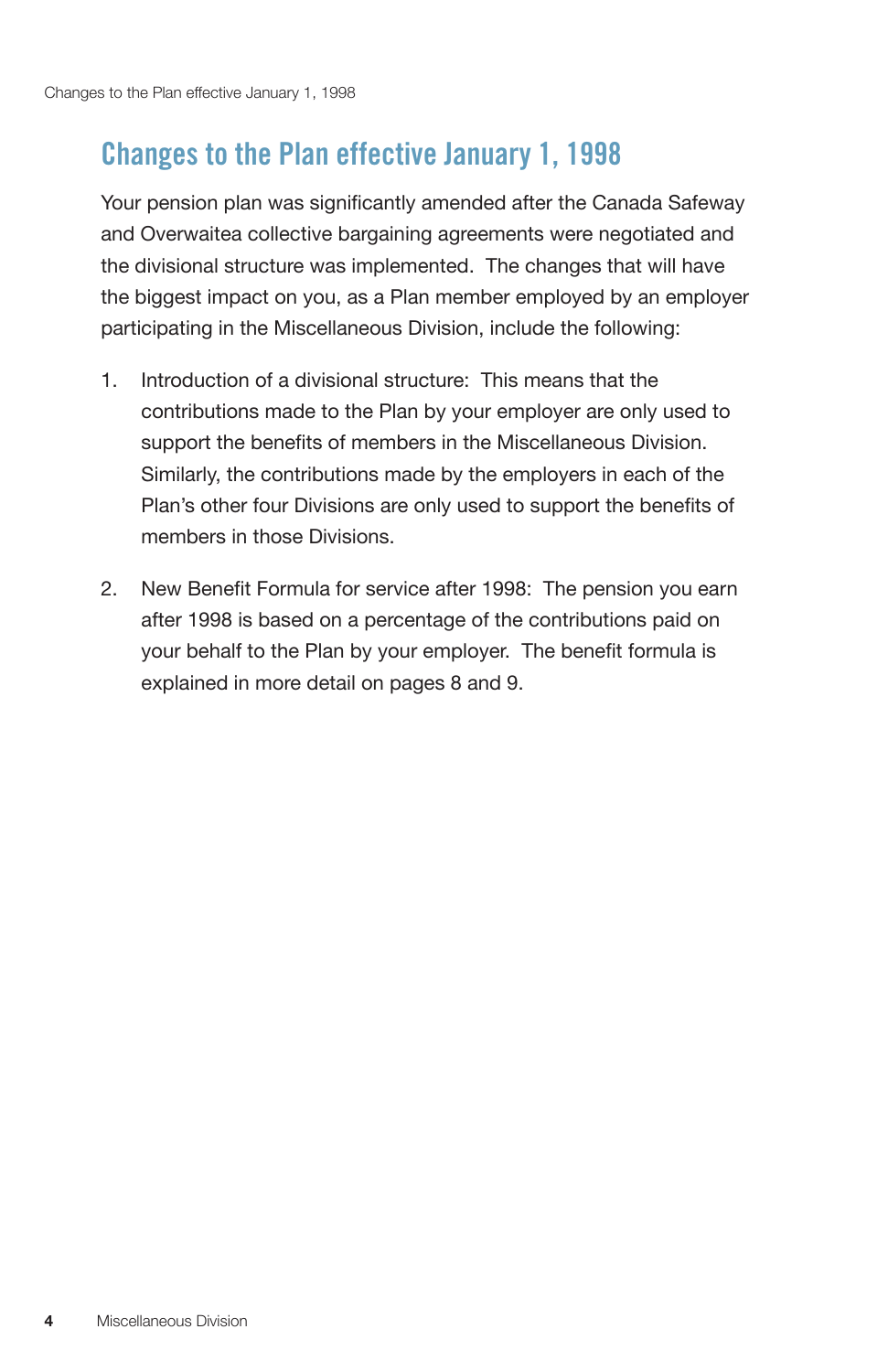# **Plan Membership and Contributions**

### *Becoming a Member*

Your employer makes contributions for each employee covered by a collective agreement between the company and UFCW Local 1518 or UFCW Local 247. Your Plan membership begins as soon as your employer makes a contribution to the pension fund on your behalf.

### *Contributions*

Contributions are payable in accordance with the collective agreement and are made for all eligible employees. If you are age 30 or older, you may also be required to make contributions to the Plan, depending on the terms of your collective agreement.

### *Employer Contributions*

Your employer makes monthly contributions to the Plan on your behalf at a rate which is determined by the provisions of the collective agreement between the employer and UFCW Local 1518 or UFCW Local 247.

#### *Employee Contributions*

A number of collective agreements between Locals 1518 and 247 and the employers included in the Miscellaneous Division of the Plan provide for employee contributions. The rate is determined by the provisions of the collective agreement.

#### *Credited Service*

Your *credited service* under the Plan is the sum of any *past service* for which you have received credit and any *current service* for which you have received credit.

The Trustees of the Plan may have credited you with *past service* if you were employed with a participating employer before the employer joined the Plan. This employment must have occurred with an employer who has, or once had, a collective agreement with UFCW Local 1518 or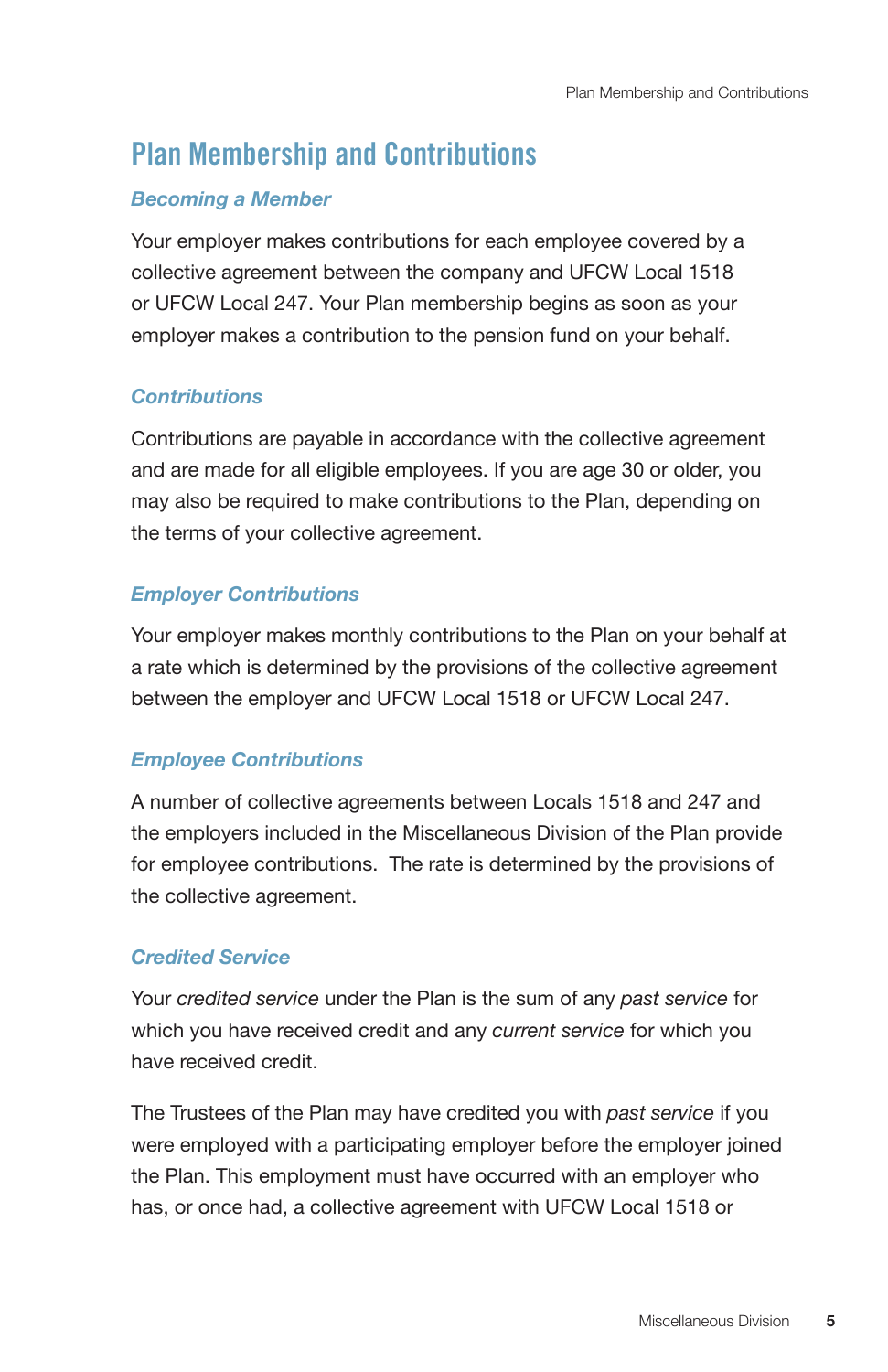UFCW Local 247 (formerly UFCW Local 2000). You must also have been employed and a member of UFCW Local 1518 or UFCW Local 247/2000 on the date on which the employer joined the Plan. The amount of *past service* for which you will receive credit depends upon the number of hours you worked and is subject to a maximum of 20 years. If you require assistance in determining the amount of *past service* for which you are eligible to receive credit, please contact the Plan Administrator.

Your *current service* under the Plan is based on the number of hours that are reported to the Plan on your behalf by your employer. Your *current service* is calculated using the number of hours which you work as well as the number of hours which you did not work, but for which you received certain *wage loss benefits*. *Wage loss benefits* include weekly indemnity, Workers' Compensation, long term disability and Employment Insurance maternity, parental and sickness.

| <b>Hours Reported During Year</b> | <b>Current Service Earned</b> |
|-----------------------------------|-------------------------------|
| Less than 600                     | nil                           |
| 600-699                           | 0.0833                        |
| 700-799                           | 0.1667                        |
| 800-899                           | 0.2500                        |
| 900-999                           | 0.3333                        |
| 1000-1099                         | 0.4167                        |
| 1100-1199                         | 0.5000                        |
| 1200-1299                         | 0.5833                        |
| 1300-1399                         | 0.6667                        |
| 1400-1499                         | 0.7500                        |
| 1500-1599                         | 0.8333                        |
| 1600-1699                         | 0.9167                        |
| 1700 or more                      | 1.0000                        |

If you are a member of UFCW Local 1518, your *current service*, for Plan Years ending before 1998, is determined in accordance with the following:

*If you had less than 600 hours in a Plan Year before 1998, you may have carried those hours forward for one year to be added to the next year's hours.*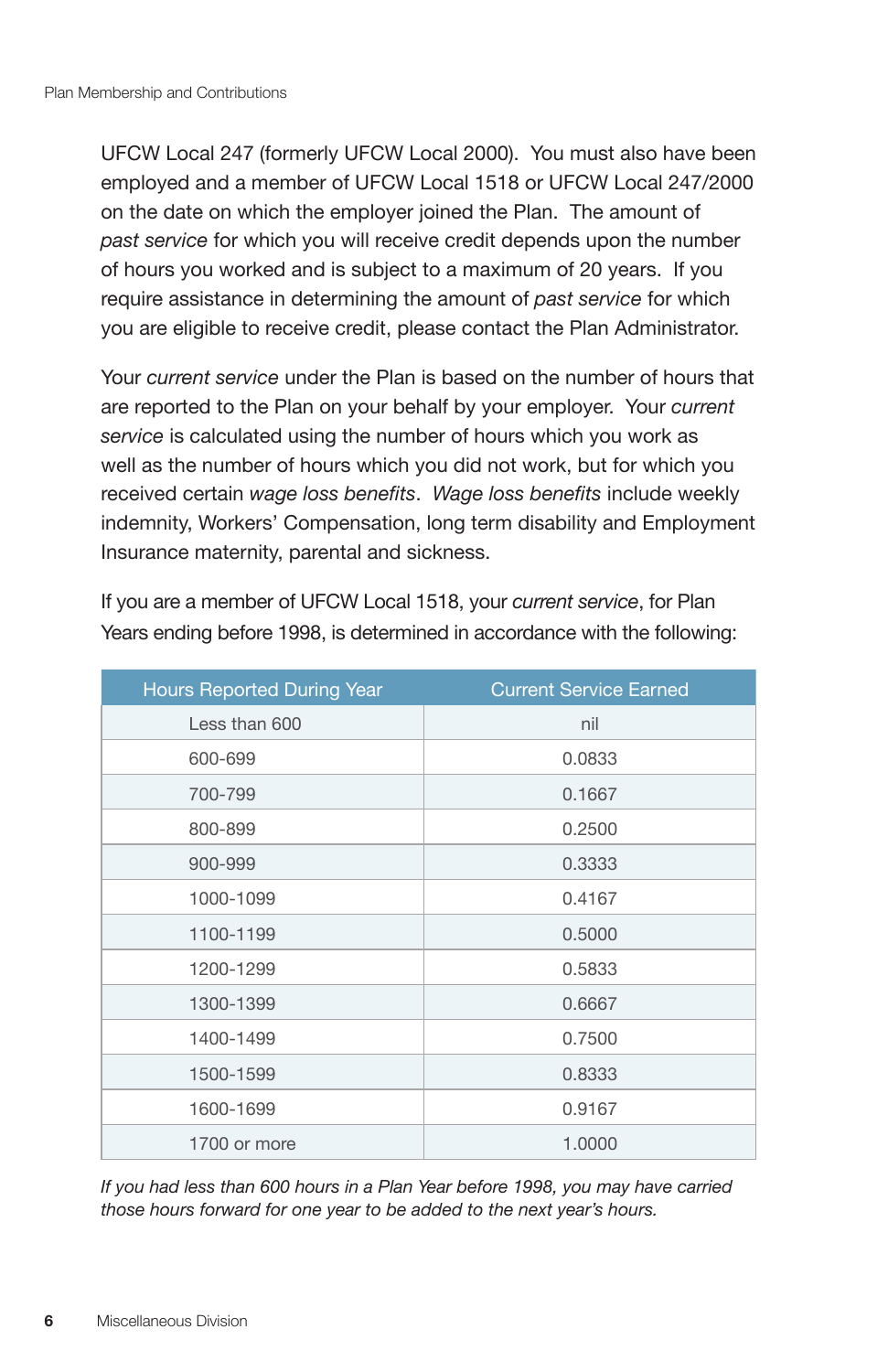If you are a member of UFCW Local 247/2000, your *current service*, for Plan Years ending before 1998, is determined in accordance with the following:

For Plan Years ending before 1991:

| <b>Hours Reported During Year</b> | <b>Current Service Earned</b> |
|-----------------------------------|-------------------------------|
| $0 - 349$                         | nil                           |
| 350-699                           | 0.2500                        |
| 700-1049                          | 0.5000                        |
| 1050-1399                         | 0.7500                        |
| 1400 or more                      | 1.0000                        |

For Plan Years ending after 1990:

| Hours Reported During Year | <b>Current Service Earned</b> |
|----------------------------|-------------------------------|
| $0 - 299$                  | nil                           |
| 300-399                    | 0.0833                        |
| 400-499                    | 0.1667                        |
| 500-599                    | 0.2500                        |
| 600-699                    | 0.3333                        |
| 700-799                    | 0.4167                        |
| 800-899                    | 0.5000                        |
| 900-999                    | 0.5833                        |
| 1000-1099                  | 0.6667                        |
| 1100-1199                  | 0.7500                        |
| 1200-1299                  | 0.8333                        |
| 1300-1399                  | 0.9167                        |
| 1400 or more               | 1.0000                        |

*If you had less than 300 hours in a Plan Year after 1990 but before 1998, you may have carried those hours forward for one year to be added to the next year's hours.* 

Your current service for Plan Years ending after 1998 is determined by dividing the number of hours reported on your behalf by 1400, to a maximum of one.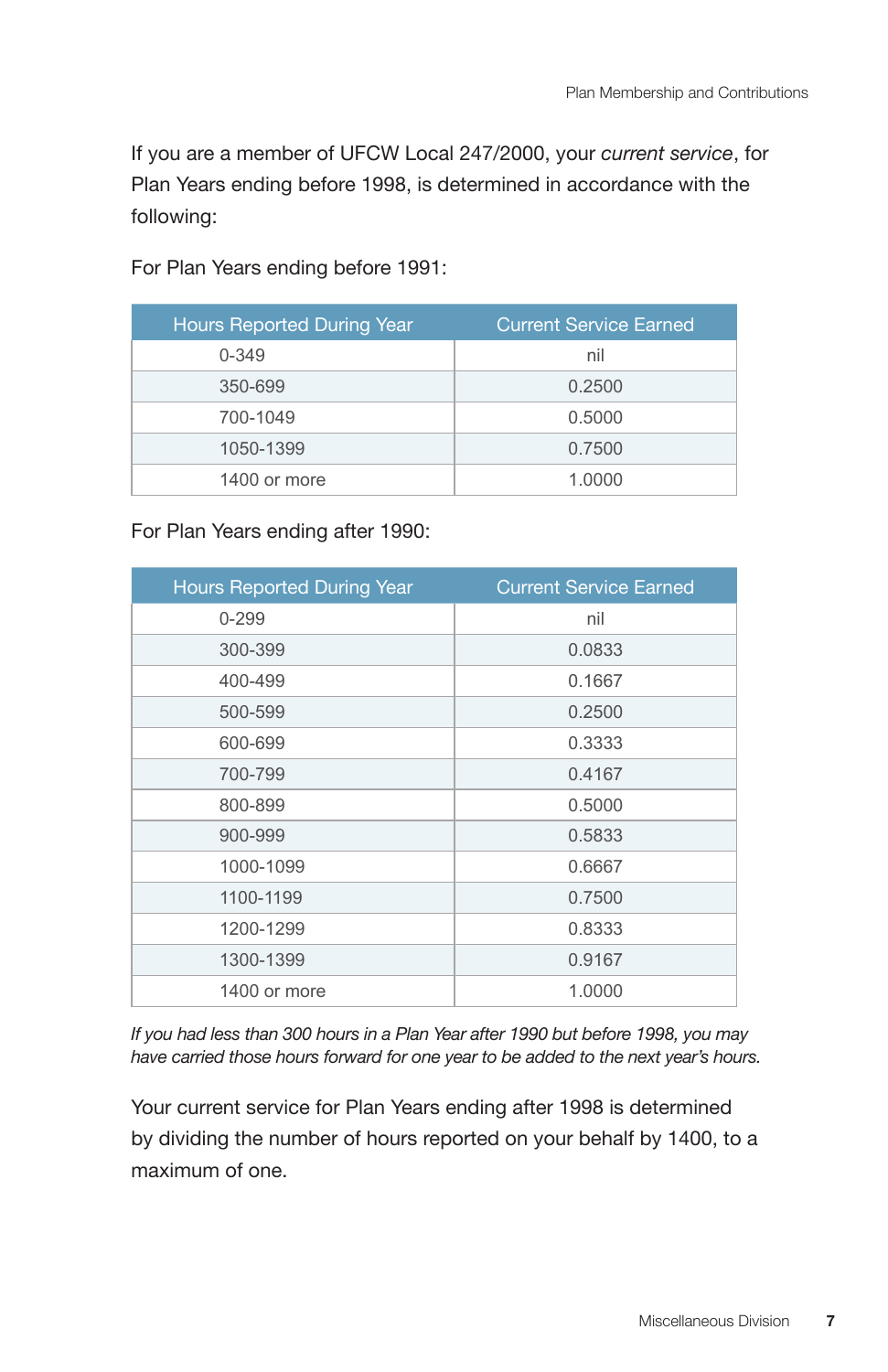## **How is my Pension Calculated?**

Your pension under the Plan is calculated using two different formulas. The first formula is used to calculate the amount of pension you have earned based on your *past service* credits and the amount of your *current service* credits until December 31, 1998. The second formula is used to calculate the amount of pension you have earned based on your *current service* credits on and after January 1, 1999.

#### **Pension earned until December 31, 1998**

If you have service prior to January 1, 1999, please refer to your annual statement or contact the Plan Administrator for a detailed summary of the flat benefit rates and service used to calculate your pre-1999 pension.

#### **Pension earned on and after January 1, 1999**

The benefit formula for your service on and after January 1, 1999 is significantly different from the formula in effect before that date. Your benefit is calculated as a certain percentage of the amount of contributions your employer makes to the Plan on your behalf each year.

This benefit formula has changed over the years and was different for Local 247/2000 and Local 1518 members prior to 2004:

#### **For service from January 1, 1999 to December 31, 2003**

| <b>Amount of Employer</b><br>Contributions in a Plan Year | <b>Monthly Benefit</b>                                      |
|-----------------------------------------------------------|-------------------------------------------------------------|
| Less than \$600                                           | 15% of contributions $\div$ 12                              |
| $$600 - $700$                                             | 20% of contributions $\div$ 12                              |
| $$700 - $1,500$                                           | (\$140 + 45% of contributions in<br>excess of $$700$ ) ÷ 12 |
| More than \$1,500                                         | (\$500 + 10% of contributions in<br>excess of $$1,500$ ÷ 12 |

For members of UFCW Local 1518: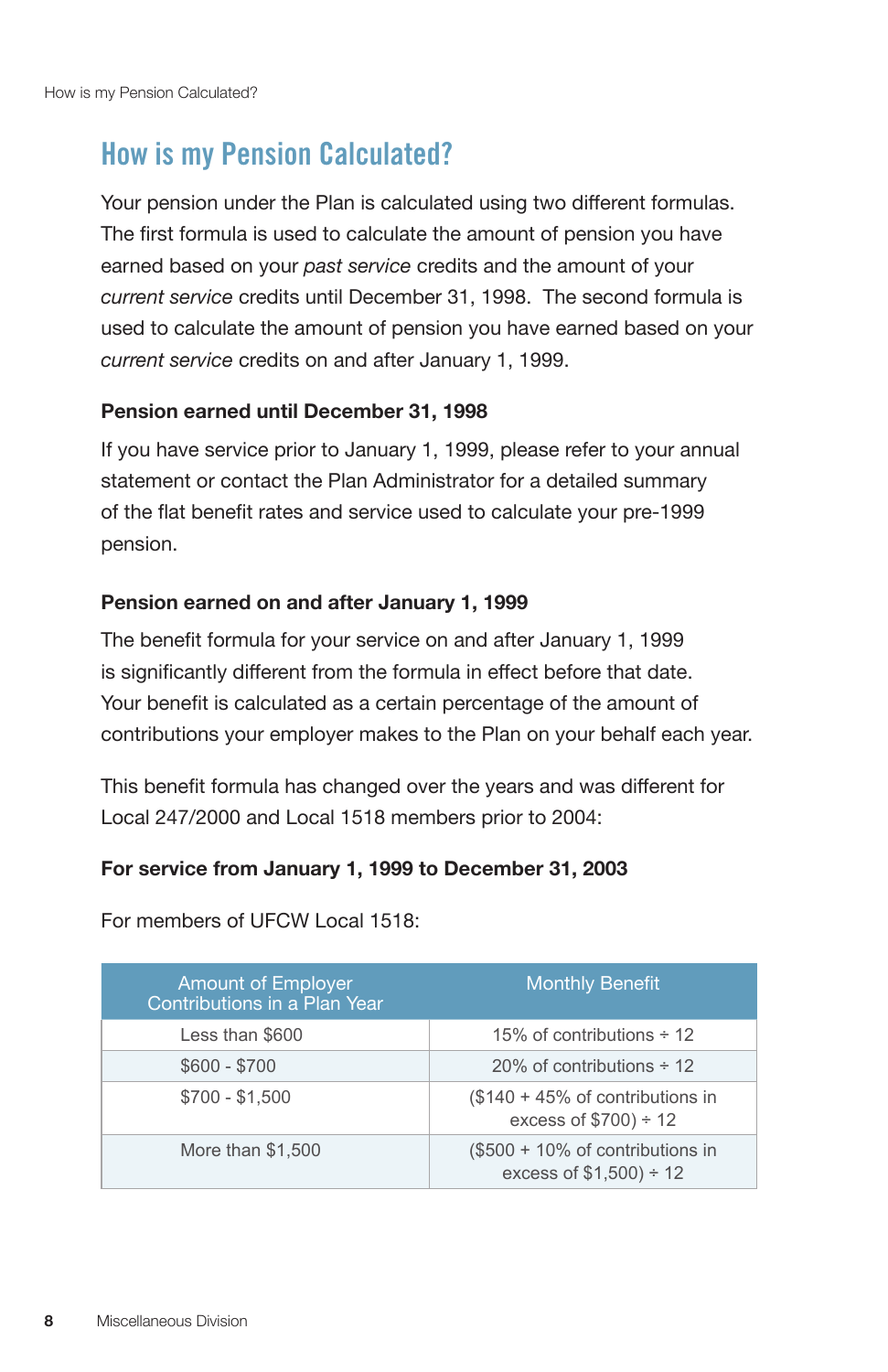For members of UFCW Local 247/2000 who were Active members on January 1, 2004

| <b>Amount of Employer</b><br>Contributions in a Plan Year | <b>Monthly Benefit</b>                                              |
|-----------------------------------------------------------|---------------------------------------------------------------------|
| Less than \$600                                           | 15.9% of contributions $\div$ 12                                    |
| $$600 - $2,100$                                           | $(\$95.49 + 31.83\%$ of contributions in<br>excess of $$600$ ) ÷ 12 |
| More than \$2,100                                         | $(\$572.94 + 15.9\%$ of contributions in<br>excess of $$2,100$ ÷ 12 |

### **For service from January 1, 2004 to December 31, 2009 for members of UFCW Local 1518 and UFCW Local 247**

| <b>Amount of Employer</b><br>Contributions in a Plan Year | <b>Monthly Benefit</b>                                                |
|-----------------------------------------------------------|-----------------------------------------------------------------------|
| Up to \$700                                               | 20% of contributions $\div$ 12                                        |
| $$700 - $1.500$                                           | $($140 + 45\% \text{ of contributions in}$<br>excess of $$700$ ) ÷ 12 |
| More than \$1,500                                         | (\$500 + 13% of contributions in<br>excess of $$1,500$ ÷ 12           |

#### **For service from January 1, 2010**

15% of all employer contributions in a Plan Year  $\div$  12

#### **Temporary Supplemental Retirement Pension**

Based on your age and years of credited service at retirement, you may, with Trustee consent, be entitled to a temporary supplemental pension. This benefit is added to your regular pension benefit if you retire between the ages of 55 and 65.

If you retire as an active member of the Plan after reaching age 55 and the sum of your *credited service* and age on your retirement date totals 80 or more, you will qualify for a temporary supplemental pension, if you are: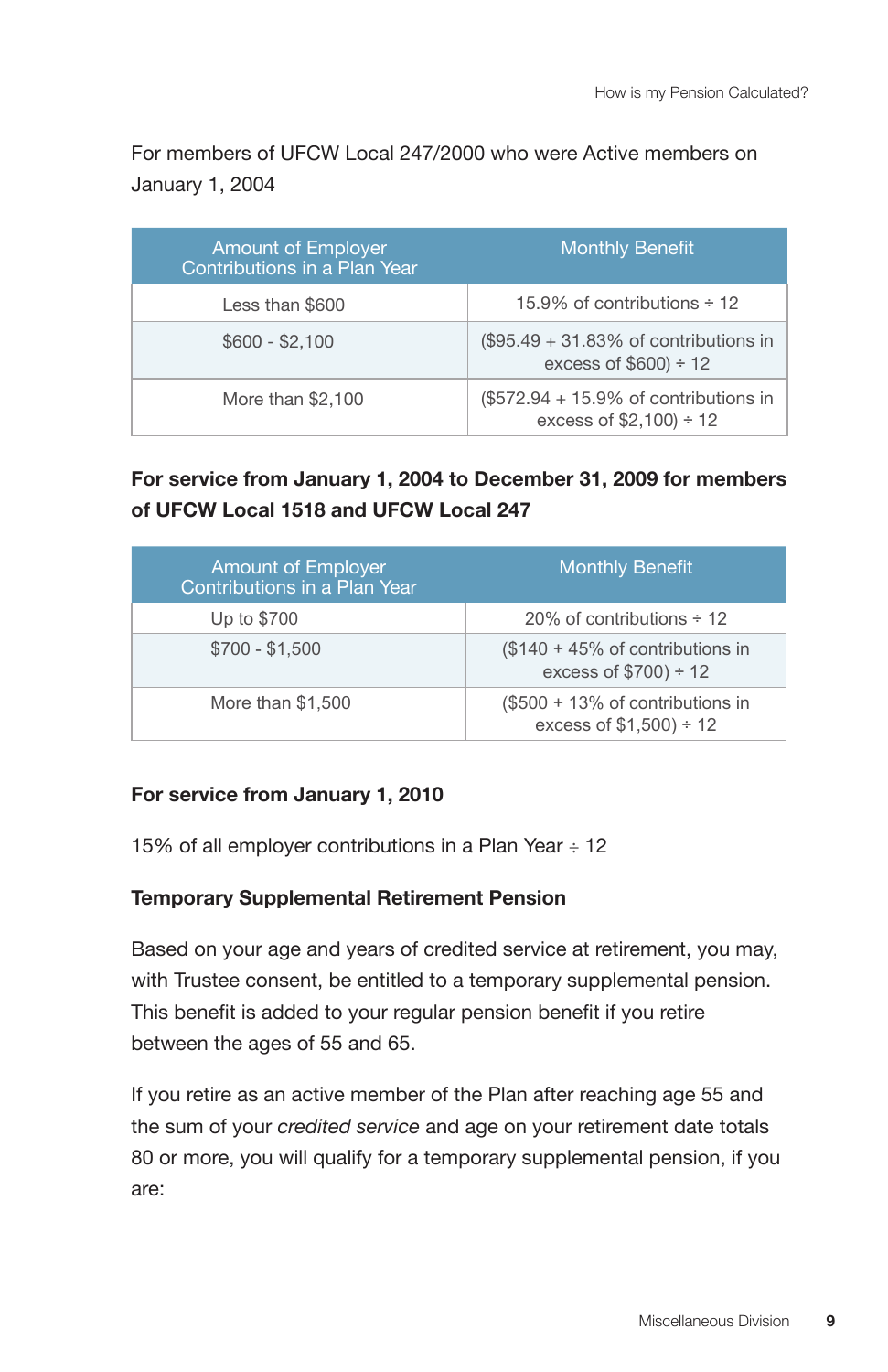- A Local 1518 member age 53 or older on January 1, 2011, or
- A Local 247 member.

It is the Trustees' intention to gradually extend this benefit to all Local 1518 members who retire from the Miscellaneous Division and meet the age and *credited service* requirement. The extension will be phased in over time based on the Plan's financial condition.

If you qualify, you will receive a supplemental monthly benefit equal to:

- \$200 per month between retirement and age 60, and
- \$100 per month between age 60 (or your retirement date if later) and age 65.

Payment of your temporary supplemental retirement pension benefit will stop at the end of the month in which you die or the end of the month in which you turn 65, whichever is earlier.

**Please note that Trustee consent is granted on a non-discriminatory basis, and it is not the Trustees' intention to withhold consent while the Plan is operational.**

#### **Benefit in respect of your employee contributions**

With respect to the contributions you may be making to the Plan (subject to the collective agreements), this money will be treated on a money purchase basis and, on your retirement, you may decide to either:

- transfer the amount in your e*mployee contribution account* to an approved *locked-in* vehicle, such as another registered pension plan, an RRSP or to purchase an annuity from a Canadian insurance company; or
- receive the monthly pension provided by your employee contributions with *credited interest* as calculated using the most up-to-date annuity factors.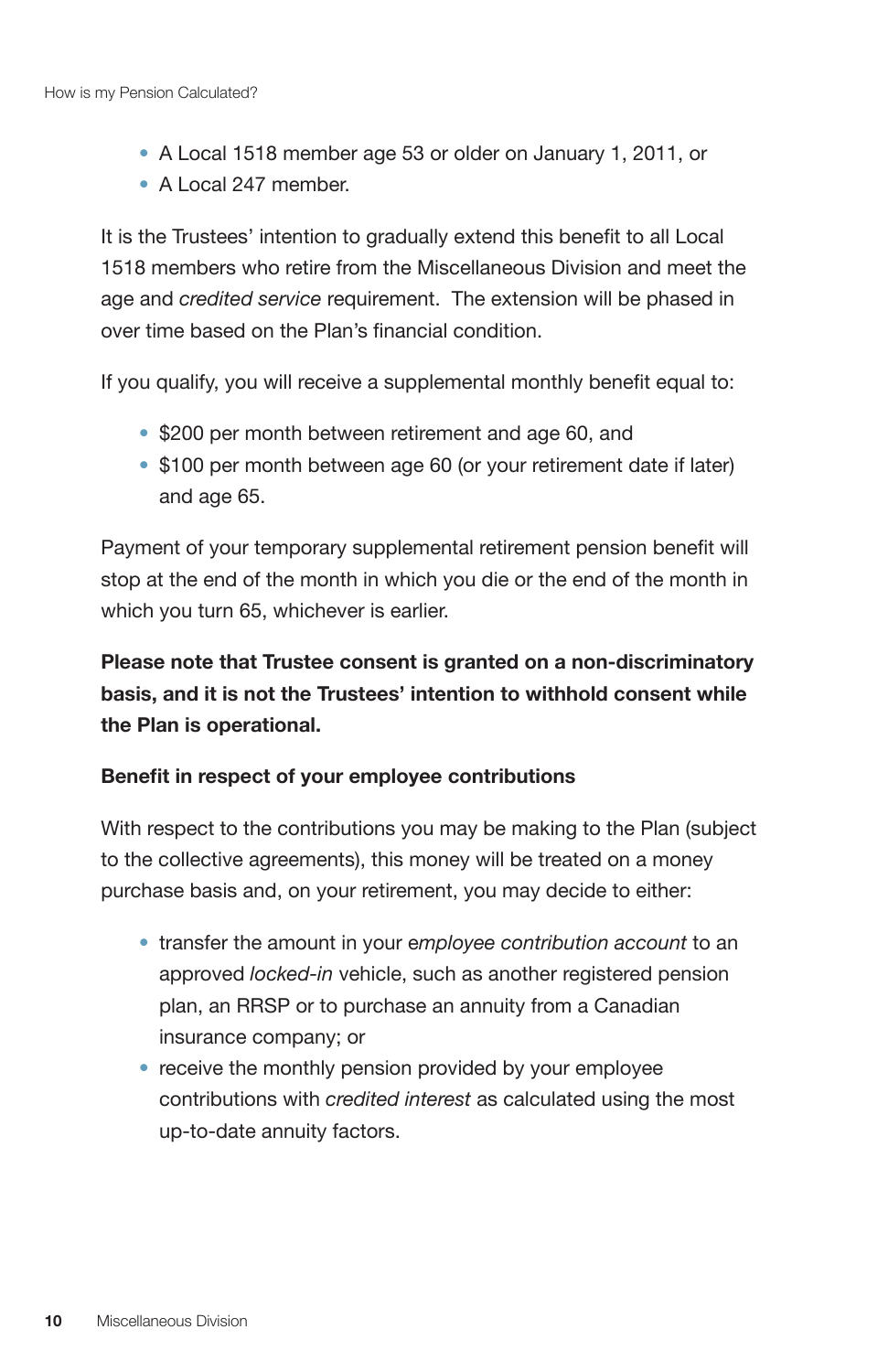## **Retirement Pension Dates**

#### *Normal Retirement*

Your *normal retirement date* under the Plan is the last day of the month in which you reach age 65.

#### *Early Retirement*

If you were an active member of the Plan as at January 1, 1998 or if you have accrued 15 years or more of credited service, the earliest date you may retire and receive a monthly pension from the Plan is the last day of the month in which you reach age 50.

If you do not meet the qualifications described above, the earliest date you may retire and receive a monthly pension from the Plan is the last day of the month in which you reach age 55. Depending on your age, your retirement pension may be reduced.

#### **Unreduced Early Retirement**

If you retire on or after age 60, you may receive an unreduced pension with Trustee consent<sup>1</sup>. If Trustee consent is not granted for any reason, you may still choose to retire early; however, your pension will be reduced.

#### **Reduced Early Retirement**

If you have *credited service* after age 50 and decide to start receiving your pension before age 60, your pension benefit will be reduced. The reduction factors from your *normal retirement date*, with Trustee consent, are as follows:

- 1/2% for each month (6% per year) from age 50 to 55, plus
- 1/4% for each month (3% per year) from age 55 to 60.

The following table illustrates the total early retirement reduction (with Trustee consent) from your normal retirement date.

<sup>1</sup> Trustee consent is granted on a non-discriminatory basis. It is not the Trustees' intention to withhold consent while the Plan is operational.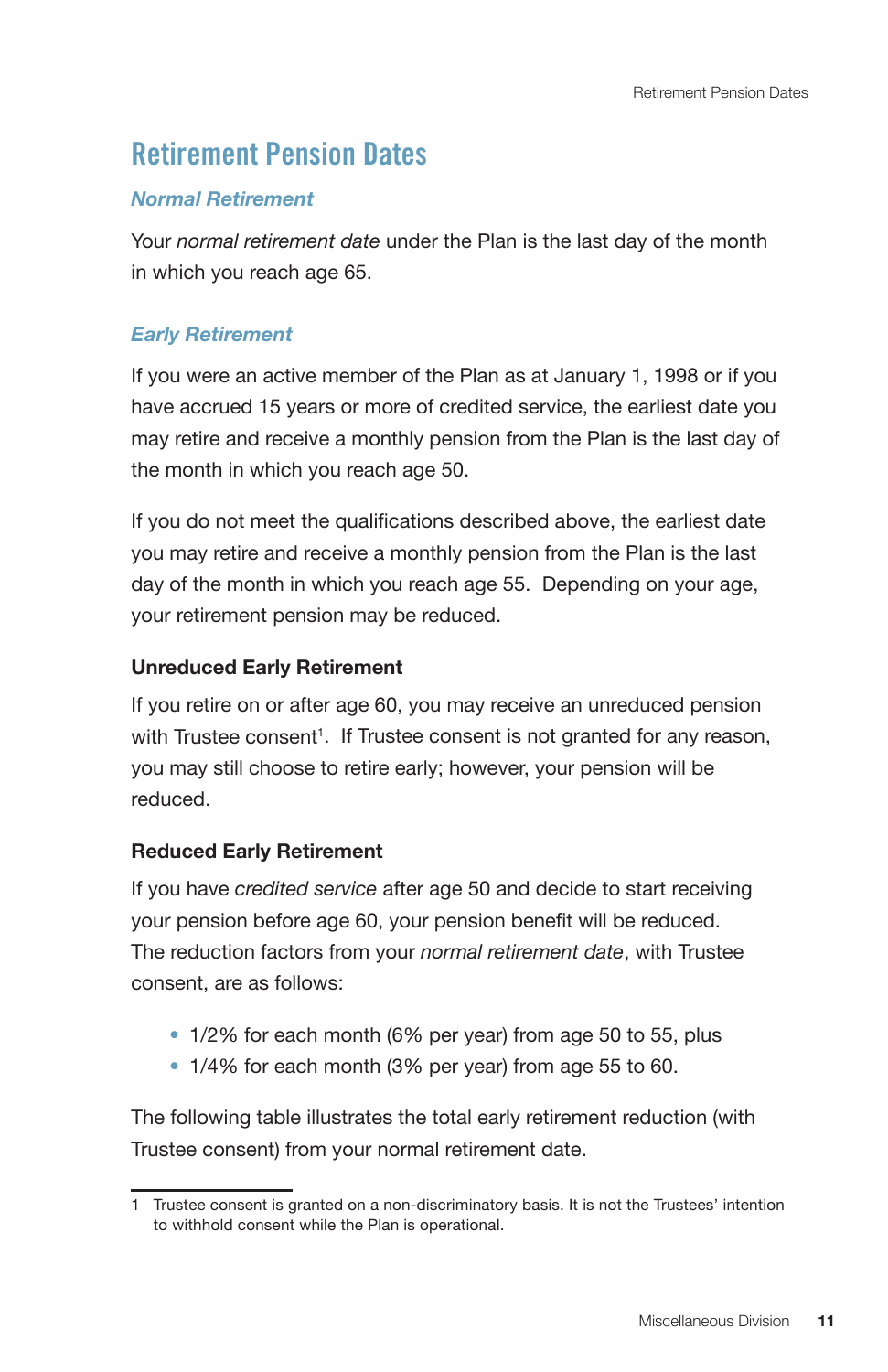| Pension Starting At Age | <b>Early Retirement Reduction</b> |
|-------------------------|-----------------------------------|
| $60 - 71$               | $0\%$                             |
| 59                      | 3%                                |
| 58                      | 6%                                |
| 57                      | 9%                                |
| 56                      | 12%                               |
| 55                      | 15%                               |
| 54                      | 21%                               |
| 53                      | 27%                               |
| 52                      | 33%                               |
| 51                      | 39%                               |
| 50                      | 45%                               |

For example, if you retire at age 57 and 4 months, with Trustee consent, your normal retirement pension will be reduced by 8% (i.e., ¼ of 1% for each month [32 months] until you reach age 60).

If you do not have *credited service* after age 50 and you retire before age 60, your pension will be reduced by 6% per year from age 50 to age 60.

If Trustee consent is not granted for any reason, you may still choose to retire early. However, your pension will be calculated using reduction factors ranging from 6% to 7% per year from your normal retirement date. The Actuary will determine the exact amount of the reduction.

### *Postponed Retirement*

You may receive a pension after your *normal retirement date* without reduction. According to Canada Revenue Agency regulations, you cannot postpone receipt of your retirement pension beyond the end of the calendar year in which you turn age 71.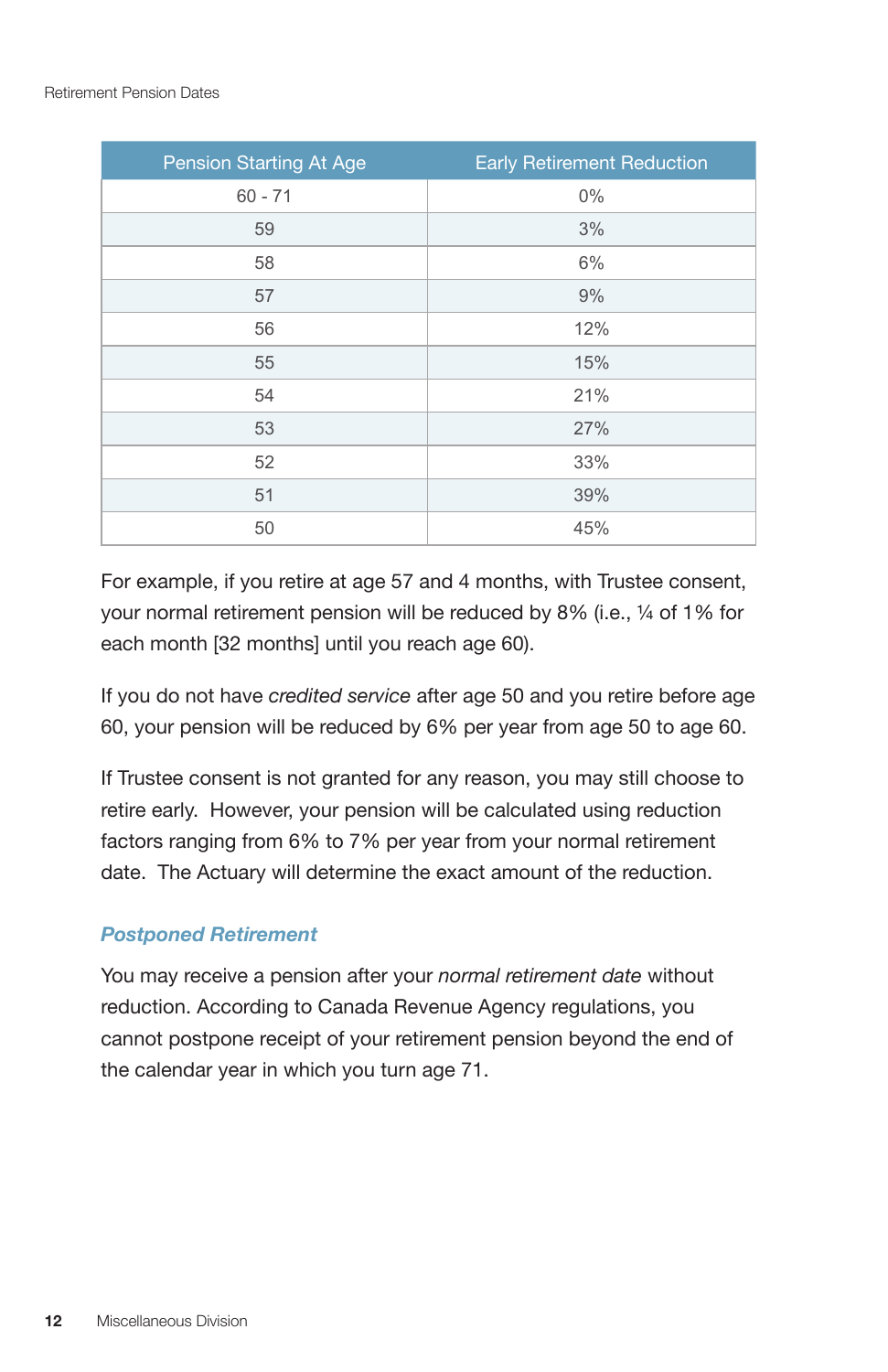#### *Retirement Pension Options*

As required by law, all retirement pension options pay your pension for your lifetime. The only difference between the options is what happens to your pension payments after you die. All pension options have the same actuarial value, which is based on the normal pension option. However, with the options other than the normal option (except the life only option), the amount of pension you receive will be less - to account for the payments that continue following your death. The amount of pension you receive with the life only option will be more than the normal option as there are no payments made after your death.

> **Deciding which pension option to choose is an important personal decision that you must make after careful consideration of the alternatives. You must select a form of pension before your pension starts and once it does start, you cannot change your mind. It is very important for you to discuss these options with the Plan Administrator before your retirement date.**

#### **Normal Pension Option**

The normal pension option is paid for your lifetime with a minimum guarantee of 60 monthly payments (five years). This means that if you die before 60 monthly payments have been made, the payments for the balance of the five-year period will be paid to your *beneficiary* or estate.

#### **Joint and Survivor Option Required for Members with a Spouse**

The *PBSA* requires that if you have a *spouse* when you retire, you **must** select a pension option providing at least 60% of your pension to your *spouse* for his or her lifetime after your death. However, your *spouse* may decline this coverage by completing a waiver form. Waiver forms are available from the Plan Administrator.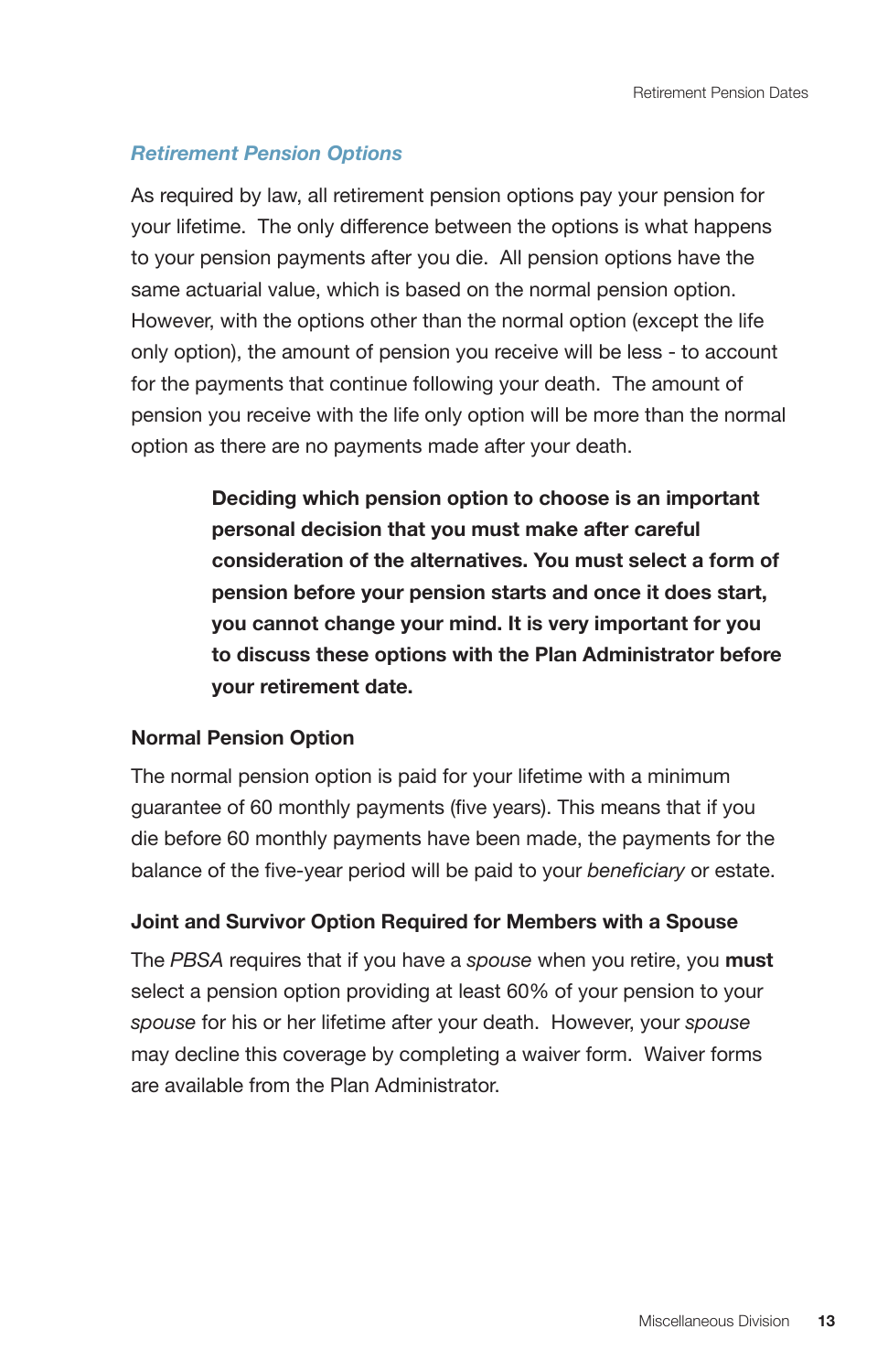#### **Your Options**

You may select one of the following pension options; remember, each option is based on the normal form of pension described above.

#### *Life Only*

In the Life Only Option, your pension is payable for as long as you live; there are no payments after your death even if it occurs three months after your retirement.

#### *Life with Guarantee*

In the Life with Guarantee Option, your pension is payable for as long as you live; however, you may choose to guarantee your pension payments for either 10 or 15 years. If you die before the end of the guaranteed period, the pension continues to be paid to your beneficiary or estate until the end of the guaranteed period. For example, if you select a life pension guaranteed for 10 years and you die before receiving 120 monthly pension payments (i.e., 10 years x 12 monthly payments), the payments for the balance of the 10-year period will be paid to your beneficiary or estate.

#### *Joint and Last Survivor*

In the Joint and Last Survivor Option, your pension is payable for as long as you live; however, you may choose to provide 60%, 75% or 100% of your pension to your *spouse* after your death. Your *spouse* is referred to as your *joint pensioner*. A *joint pensioner* can only be the person who was your *spouse* on your retirement date.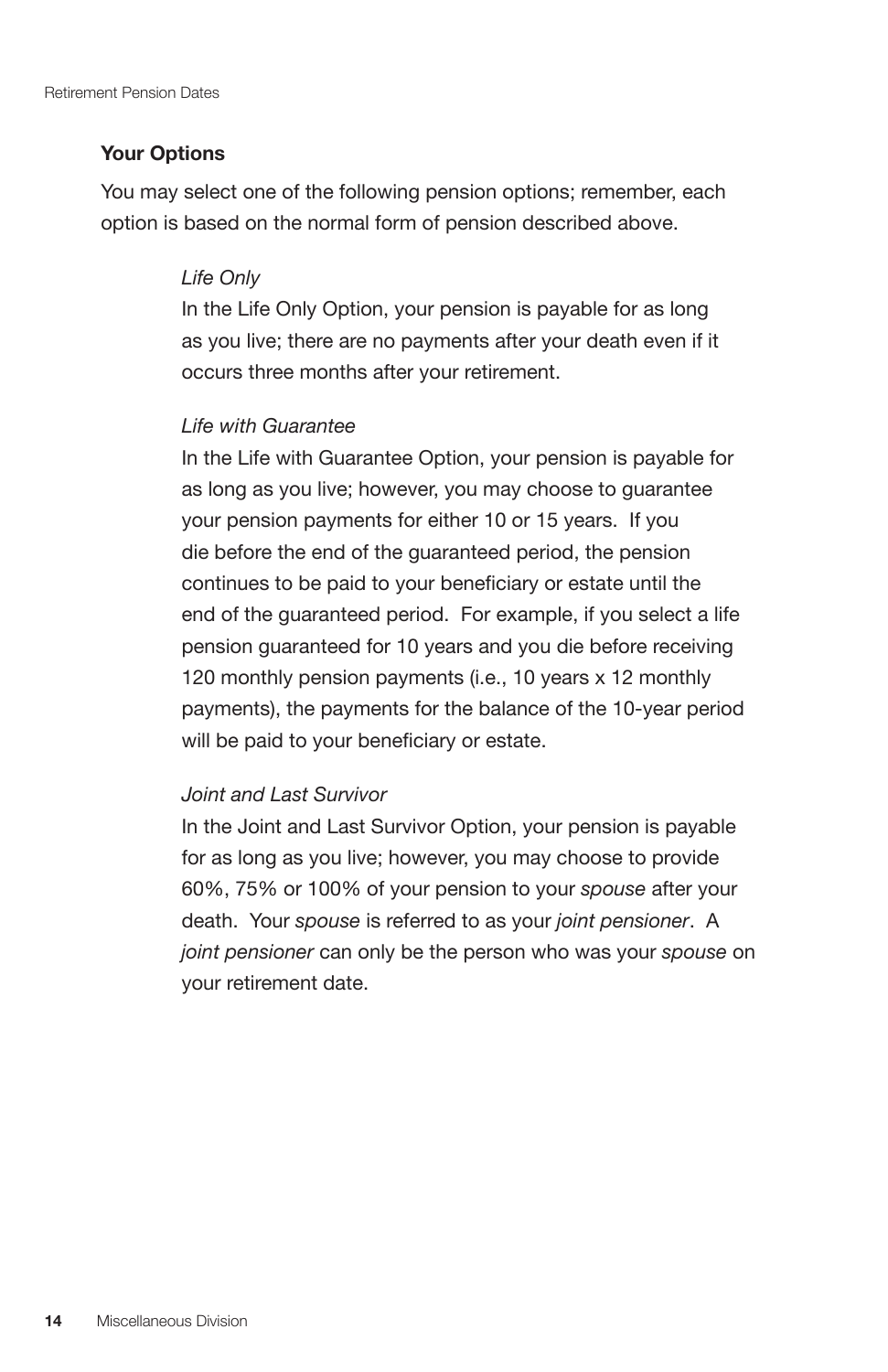### **Termination of Membership Before Retirement**

Your membership in the Plan terminates on the earliest of the following:

- your date of death;
- your retirement date;
- your break in service date, which occurs at the end of the second consecutive *Plan year* for which you do not earn *credited service*; or
- the date following your termination of employment which you transfer the *commuted value* of your pension out of the Plan.

In the event of your termination of Plan membership, you are entitled to a pension provided you meet one of the following criteria:

- you have reached age 50; or
- you have at least 350 Eligible Hours in each of two consecutive Plan Years; or
- at least 1400 Eligible Hours have been reported to the Plan on your behalf.

If you meet the above criteria, you will have two or three options (dependent on your age on termination) to choose from with respect to your pension from the Plan if you terminate membership before you retire.

| Your Age<br>on<br><b>Termination</b> | Immediate<br>Pension                                | <b>Deferred</b><br>Pension | Transfer to<br>Locked-in<br>Arrangement |
|--------------------------------------|-----------------------------------------------------|----------------------------|-----------------------------------------|
| 55 and older                         | Yes                                                 | Yes                        | No                                      |
| 50 to 54 and<br>11 months            | Yes, if you meet<br>criteria outlined on<br>page 11 | Yes                        | Yes                                     |
| 49 and younger                       | No                                                  | Yes                        | Yes                                     |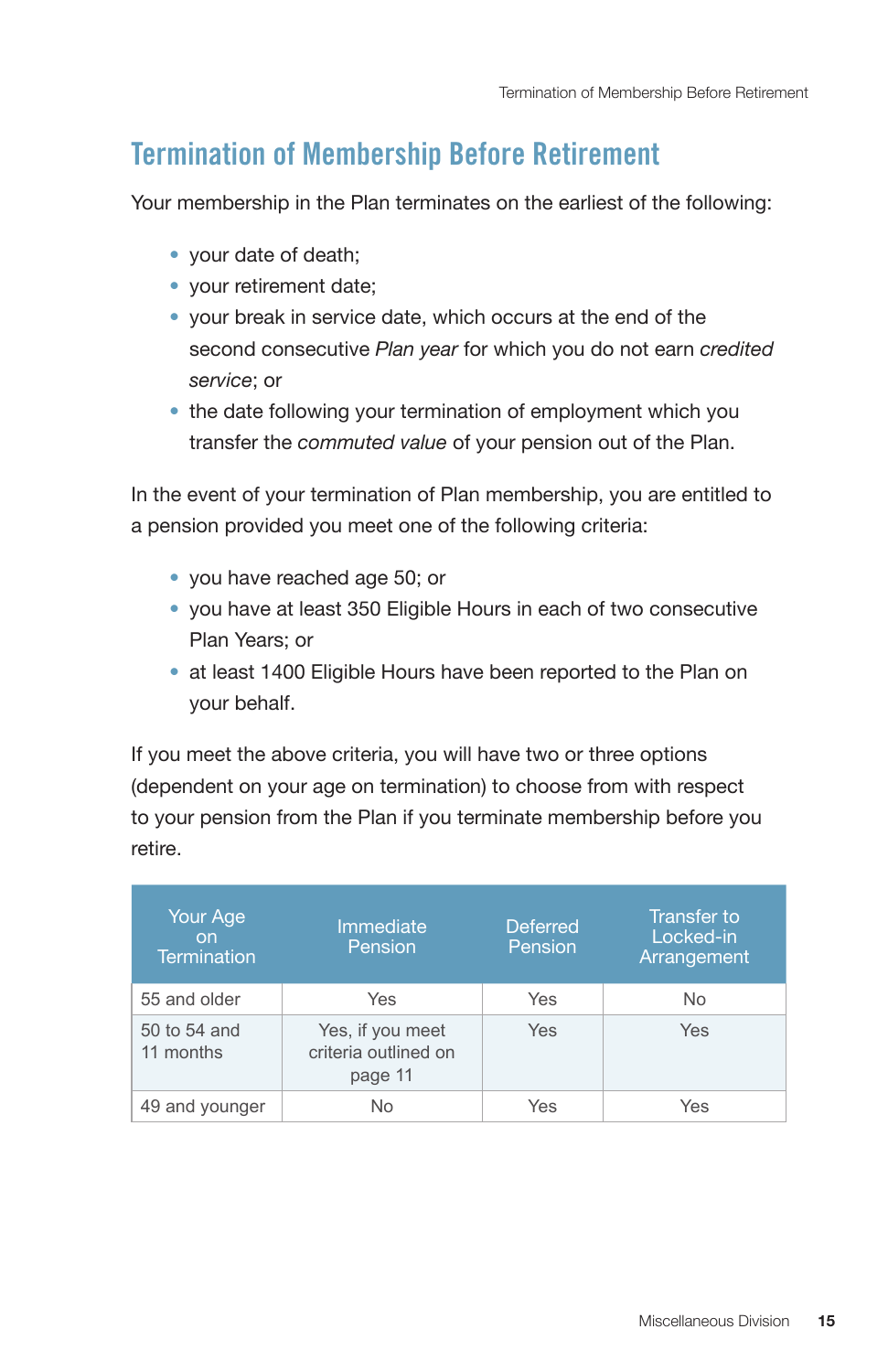#### *Immediate Pension*

If you are age 55 or older (or age 50 if you meet the criteria outlined on page 11), you can start your pension immediately on your termination of membership. Your pension would be calculated in accordance with the method described on pages 8 and 9.

#### *Deferred Pension*

If you have not reached age 71 when you terminate membership, you may defer starting your pension to anytime between the ages of 50 and the end of the year in which you turn 71. Once you elect to commence your pension, it would be calculated in accordance with the method described on pages 8 and 9.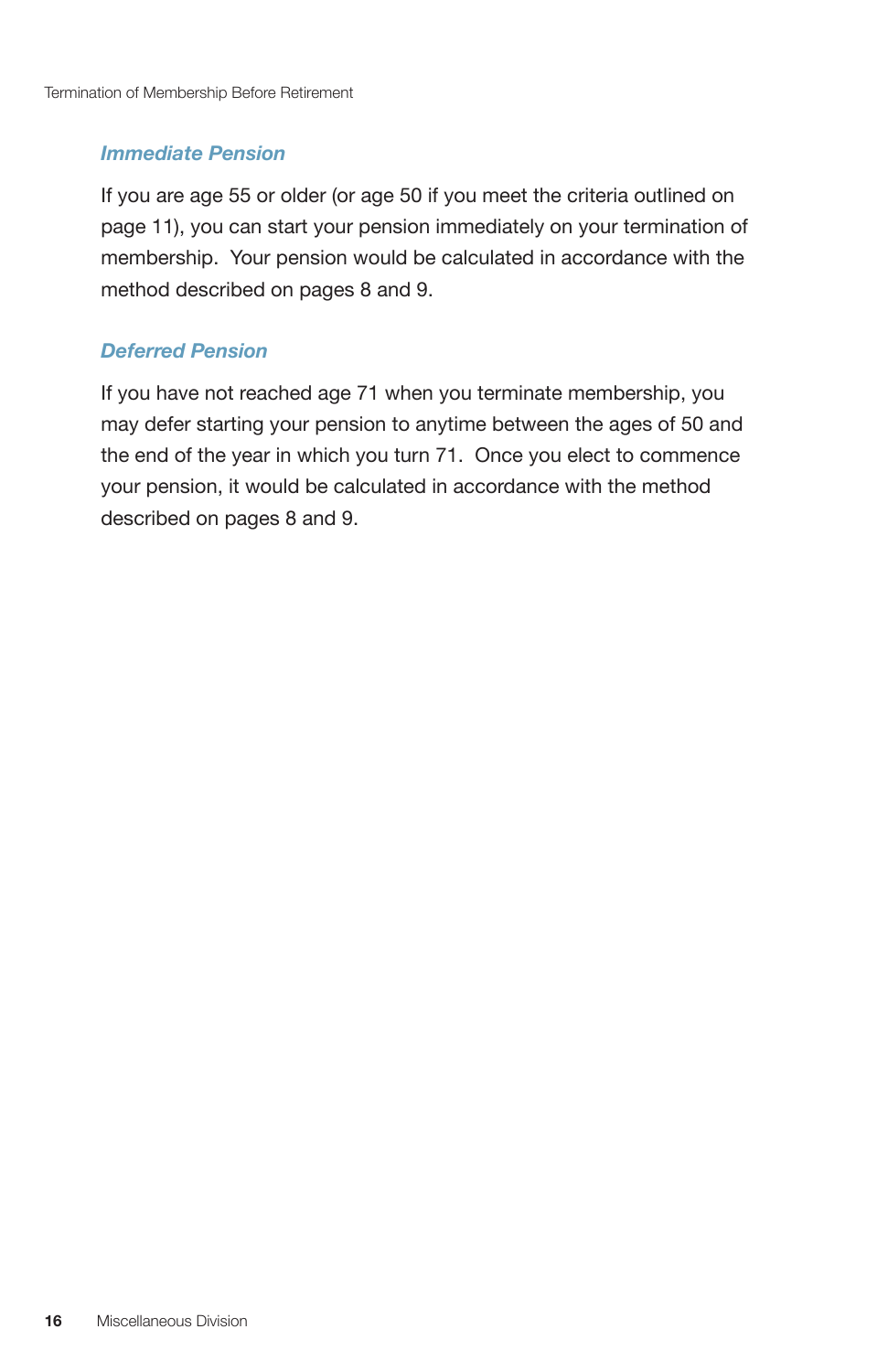### **Transfer to a Locked-In Arrangement**

If you are less than age 55 on your termination of membership, you may elect to transfer the *commuted value* of your pension, including the amount in your *employee contribution account2* , to:

- an approved, *locked-in* vehicle, such as another registered pension plan, or a *locked-in* RRSP, or
- purchase a deferred *life annuity* from a Canadian life insurance company.

Please note that the *commuted value* of your pension is based on the amount of pension payable to you from the Plan at age 65; it does not take into account the early retirement subsidies which are offered under the Plan and described on page 11. There is no guarantee that the amount of money transferred out of the Plan will provide you with a pension equal to the pension you would have received had you not elected to transfer the *commuted value* of your pension out of the Plan. Whether the *commuted value* of your benefit will produce the benefits you would receive if you elected to receive a deferred pension from the Plan depends on several factors including:

- the rate of interest earned on the transferred amount up to the date you retire,
- your age at retirement, and
- annuity purchase rates in effect on the date you retire.

If you are not entitled to a pension on your termination of Plan membership, you will receive a refund of your *employee contribution account2* .

<sup>2</sup> Subject to the collective agreements.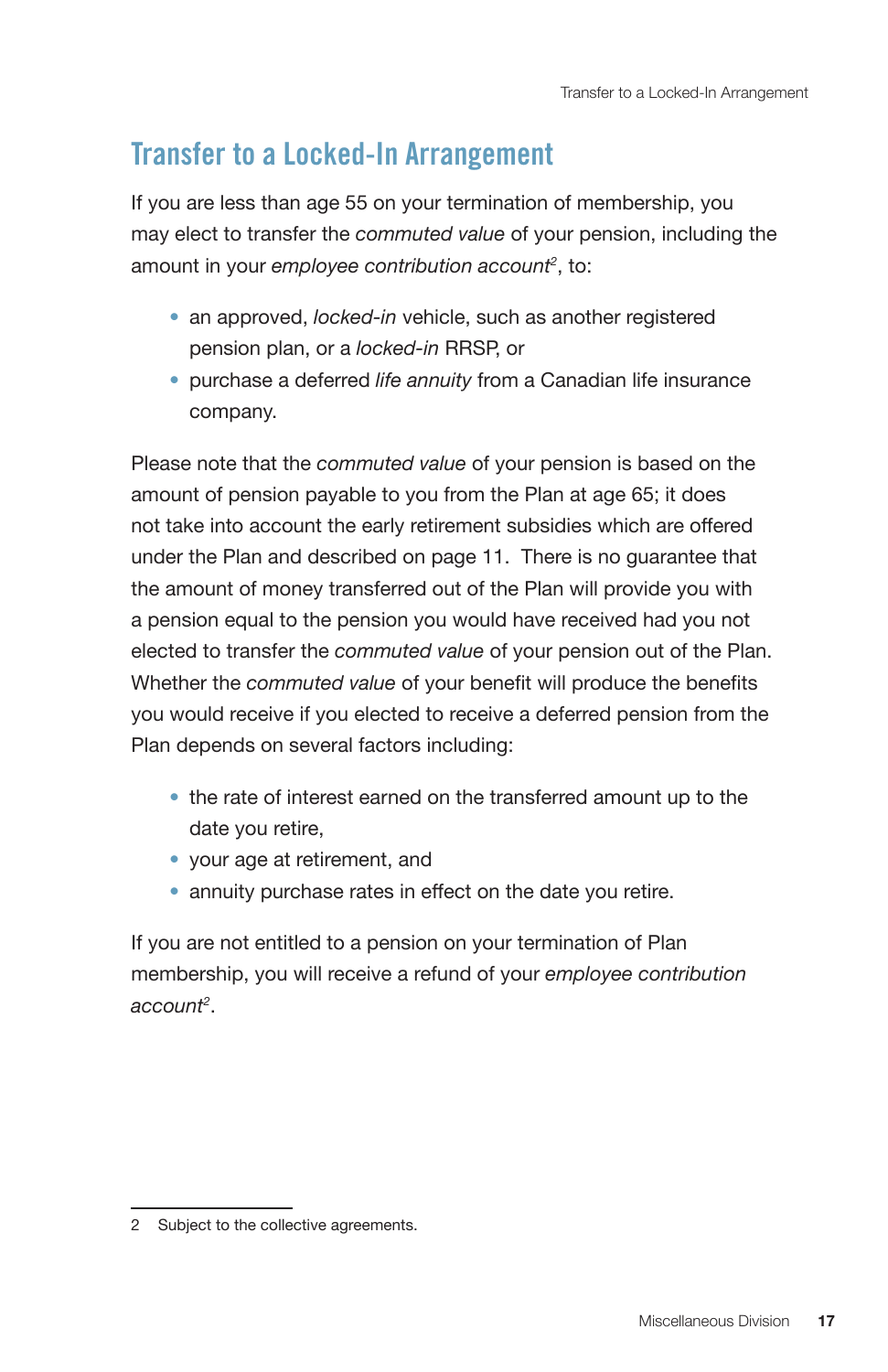# **Cash Payment of Small Benefits**

When you retire or terminate your membership from the Plan, and the *commuted value* of your pension is less than 20% of the Year's Maximum Pensionable Earnings, you may opt to have the *commuted value* of your benefit paid to you in cash. Alternatively, you may request that the *commuted value* of your benefit be transferred to your own RRSP; the transfer does not have to be to an approved *locked-in* vehicle as referred to on page 17 of this booklet.

When you retire or terminate your memebrship from the Plan, and your annual pension payable at age 65 is less than 10% of the Year's Maximum Pensionable Earnings, you may opt to have the *commuted value* of your benefit paid to you in cash. Alternatively, you may request that the *commuted value* of your benefit be transferred to your own RRSP.

The Year's Maximum Pensionable Earnings is the amount defined under the Canada Pension Plan and is adjusted annually. In 2011, the YMPE was equal to \$48,300.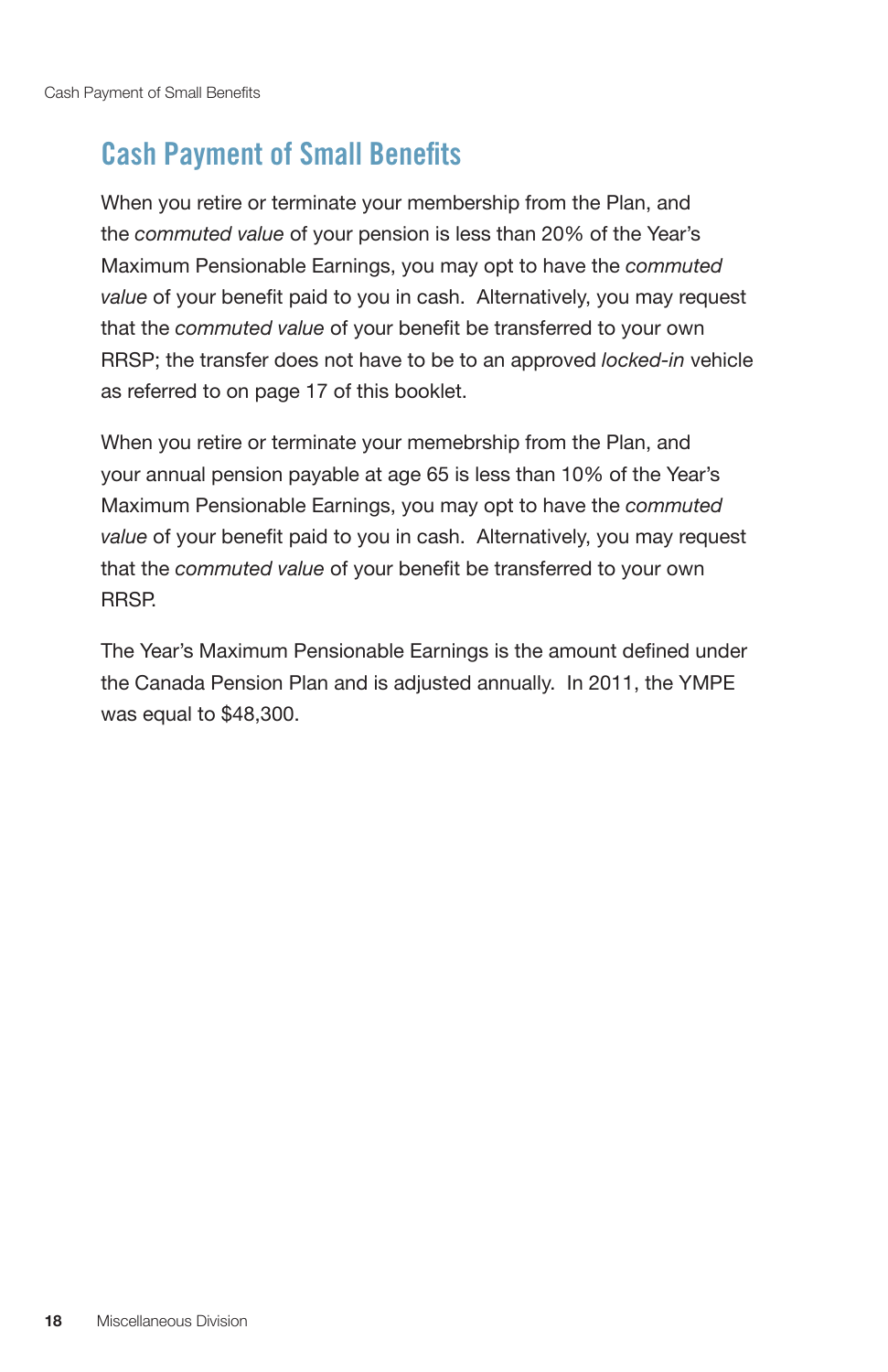### **In The Event of Your Death**

If you die before retirement, the Plan provides a pre-retirement death benefit payable to your *spouse*. If you do not have a *spouse* or if your *spouse* has waived his/her right to a pre-retirement death benefit, the benefit is paid to your designated *beneficiary* or estate. Death benefits after retirement are determined by the pension option you choose.

#### *Before Retirement*

If you are an *actively employed* plan member and die **before retirement**, the Plan provides a benefit to be paid to your *spouse*, *beneficiary* or estate equal to 100% of the *commuted value* of the amount of pension earned to date plus a refund of your contributions, if applicable.

#### *Settlement of Spouse's Pension*

Your *spouse* may choose to receive the pre-retirement death benefit from the Plan in the form of a monthly pension benefit, or he/she may choose to transfer the *commuted value* of the pre-retirement death benefit to:

- another registered pension Plan
- an RRSP or life income fund, or
- purchase a deferred annuity from a Canadian insurance company.

#### *Who Receives Death Benefits*

If you have a *spouse* when you die before retirement, your *spouse* receives the death benefit unless your *spouse* has waived the right to receive the benefit. If you do not have a *spouse* or your *spouse* waives the right to receive a death benefit, the death benefit is paid to your *beneficiary.* If you have no *spouse* and have not designated a *beneficiary*, the pre-retirement benefit will be paid to your estate.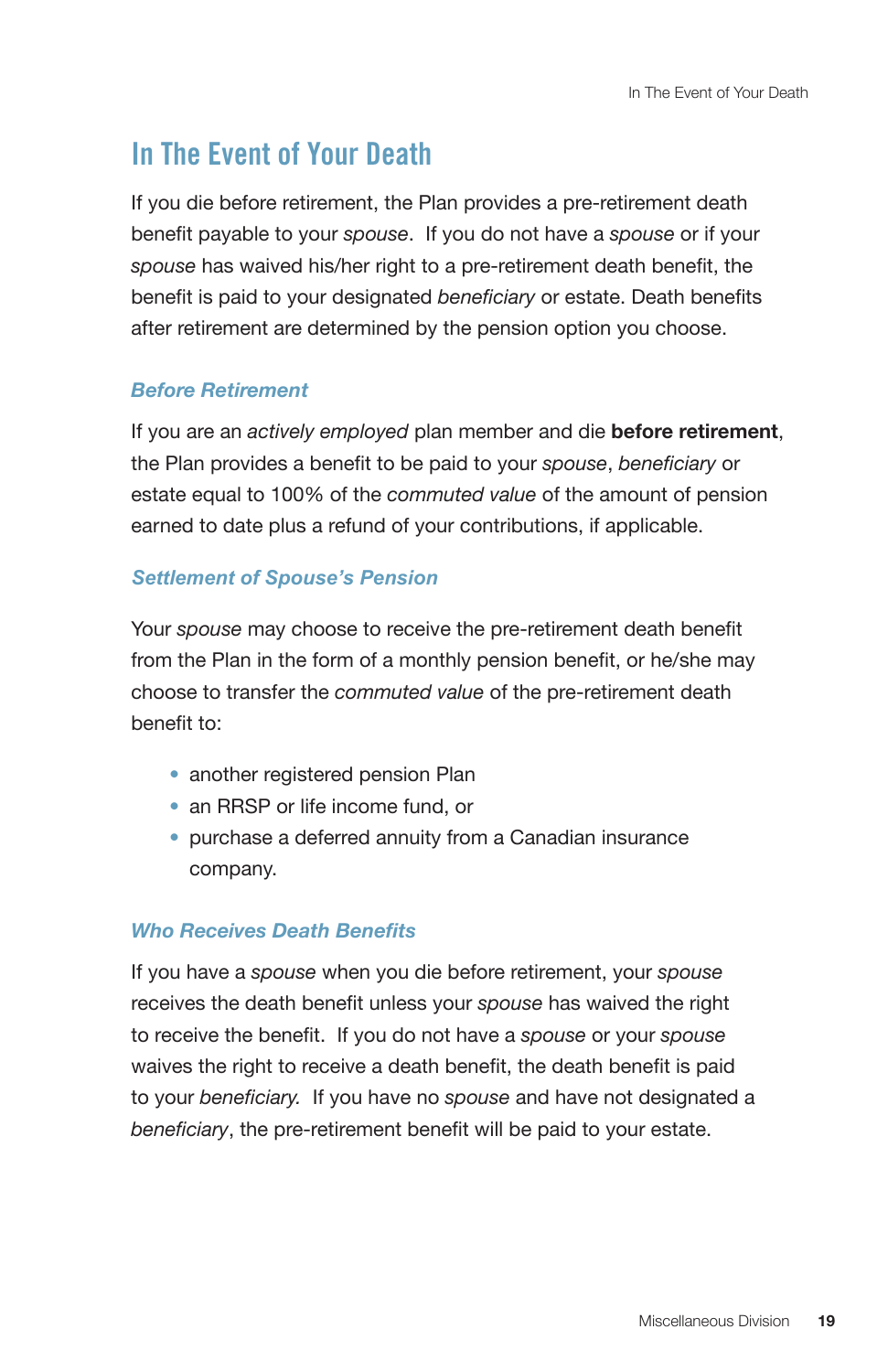You should complete the Spousal Information/Beneficiary Designation Form so that the Plan records are accurate and up to date. Please note that your *spouse* can waive the right to receive the pre-retirement death benefit by completing the waiver section of this form.

#### *After Retirement*

Any benefits payable from the Plan on your death **after retirement** are determined by the pension option you elected when you retired and started your pension. Please see page 14 for descriptions of the different pension options.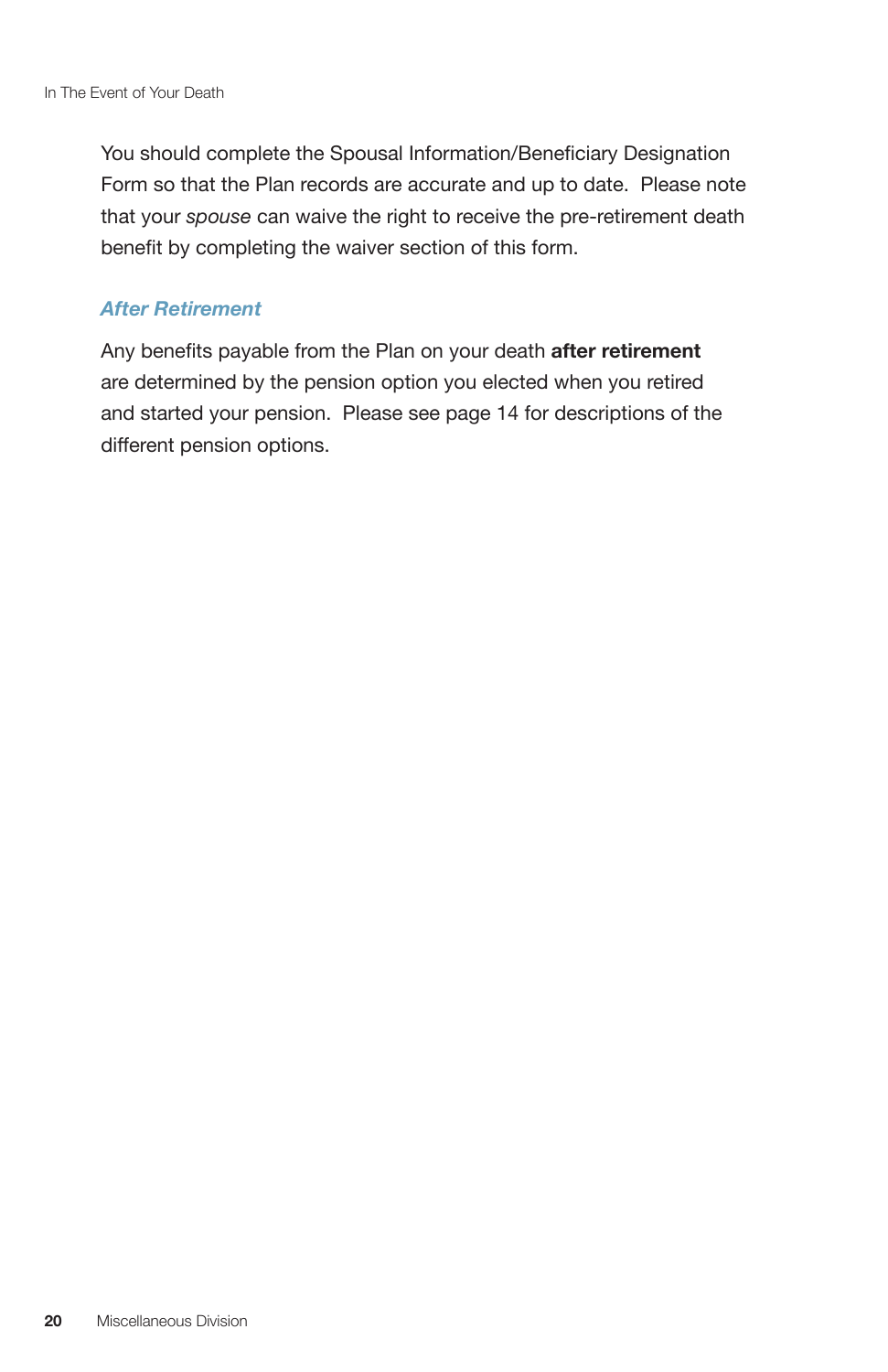### **In The Event of Marital Break-up**

If your marriage breaks up, your former *spouse* may be entitled to a portion of the pension you earned under the Plan during the marriage – as determined by the *Family Relations Act*. The provisions of your court order or written separation agreement will determine how your pension will be shared.

In the event of marital break-up, the Plan Administrator will explain the Plan provisions and supply any required forms.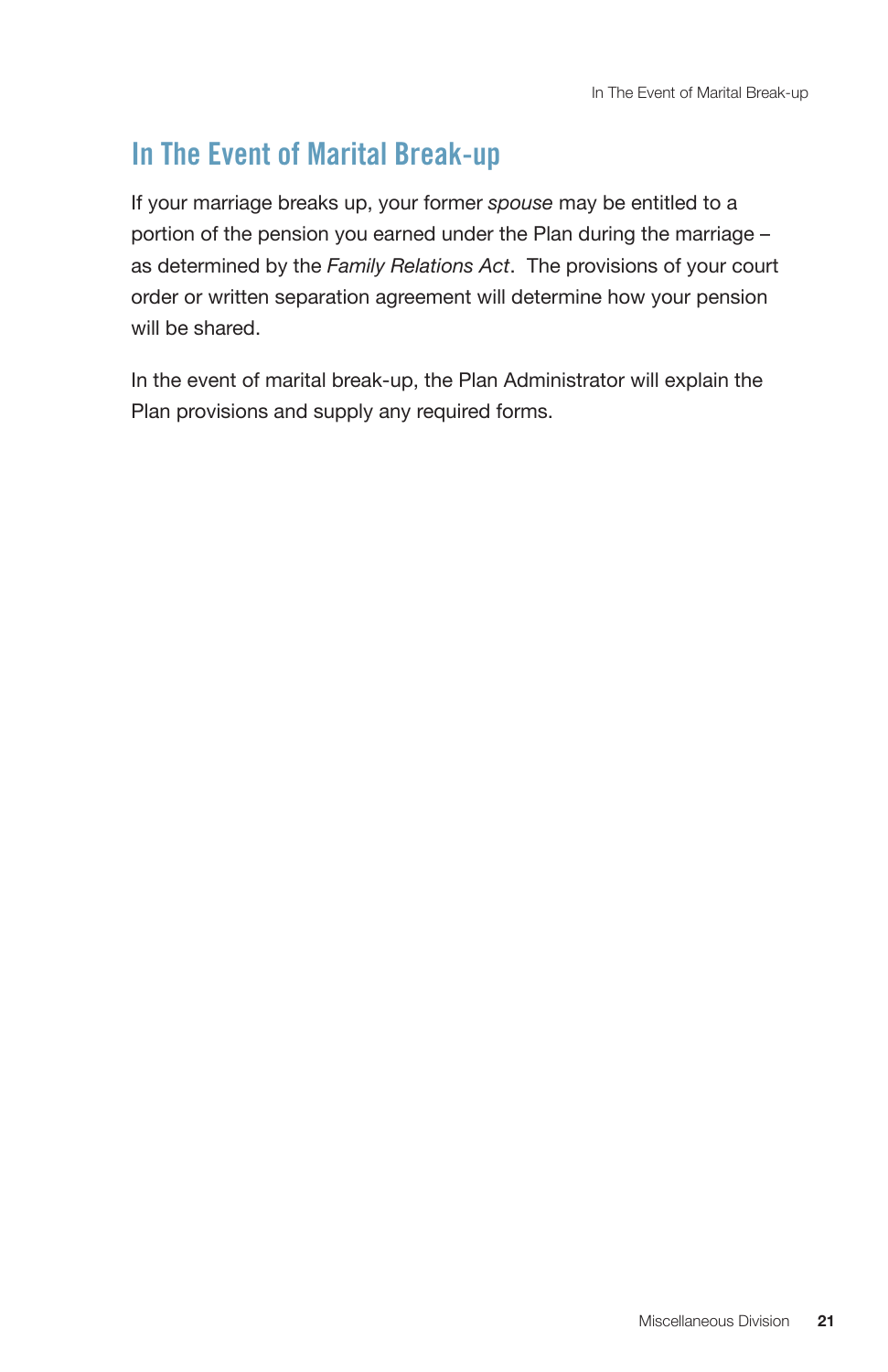### **Plan Website and Pension Modeling Tool**

The Trustees are pleased to offer Plan members a website with a secure on-line pension calculator.

The Plan website has links to all forms related to the Plan, along with an electronic booklet outlining all of the Plan provisions.

The easy to use on-line pension calculator will allow you to review and project estimated future pension plan benefits. The on-line tool is linked to your personal information allowing you to quickly project your future pension benefit primarily using the data that is already there. You make general assumptions about your future and the tool will predict how these assumptions will affect your future pension from the Plan. It is the Trustees hope that this tool will assist you in making informed decisions about your own financial future.

The on-line tool can help you see the effect on your pension if you:

- Retire early
- Have a change in marital status
- Choose various pension options scenarios

**Go to: www.ufcwpensionplan.com to learn more about the website and on-line pension calculator.**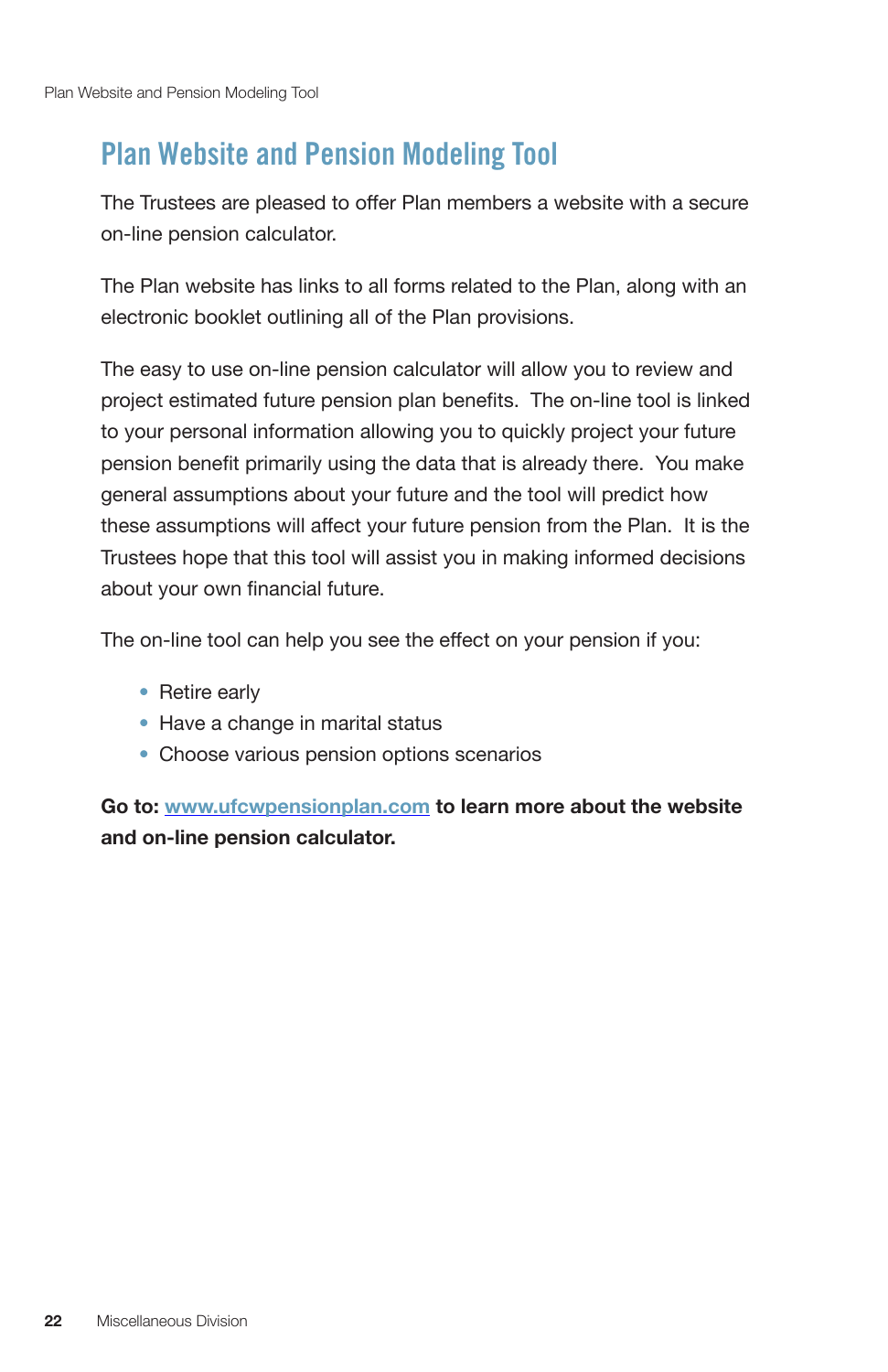# **Tax Considerations**

The contributions your employer makes to the Plan on your behalf are not a taxable benefit to you. Annually, your employer will report the contributions, if any, you make to the Plan as Registered Pension Plan contributions; this will reduce your taxable income. Additionally, your employer will report both your contributions to the Plan (if any) and the contributions that your employer makes to the Plan on your behalf as your Pension Adjustment (PA). Your PA determines the maximum amount you can contribute to your RRSP in the following year.

Each year, the Canada Revenue Agency will advise you how much you are permitted to contribute to your RRSP. For instance, your eligible RRSP room for 2011 is equal to 18% of your 2010 eligible income (to a maximum of \$22,450) less your 2010 PA amount as calculated above.

Your retirement pension benefit is taxable income. After allowing for any exemptions available to you under the *Income Tax Act*, your retirement pension is subject to income tax.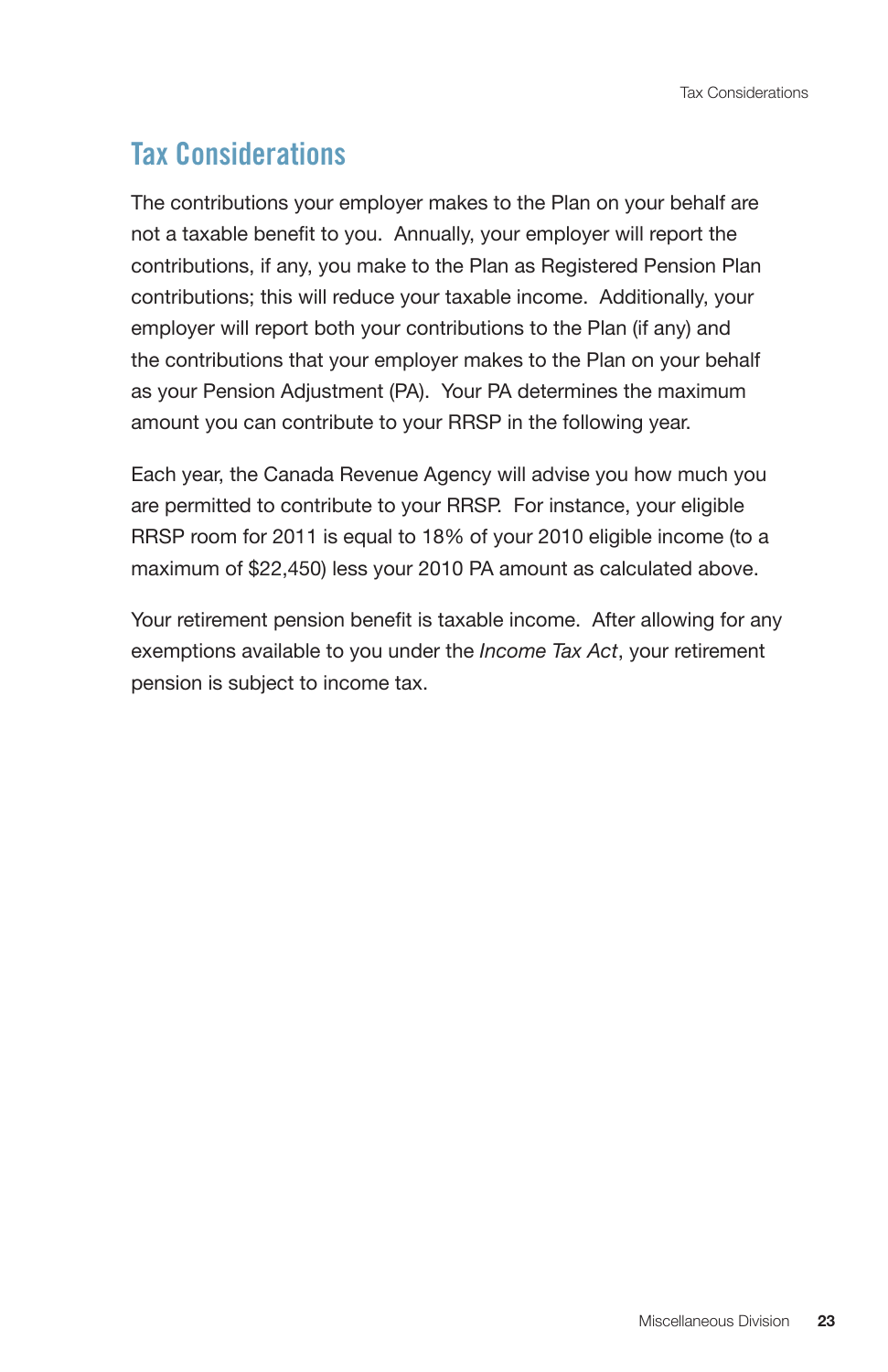# **Plan Registration and Administration**

Your pension plan is registered with both the Registered Plans Division of the Canada Revenue Agency and the British Columbia Financial Institutions Commission.

The ultimate responsibility for the administration of the Plan lies with the joint Trustees. The Plan is administered in accordance with the terms of the Trust Agreement, the provisions of the *PBSA* and all provincial and federal legislation governing pension plans.

The joint Trustees are required to operate the Plan in order to provide benefits to the members, so that the Plan contributions will fund the Plan's benefits in accordance with the Trust Agreement, the *PBSA* and all regulations.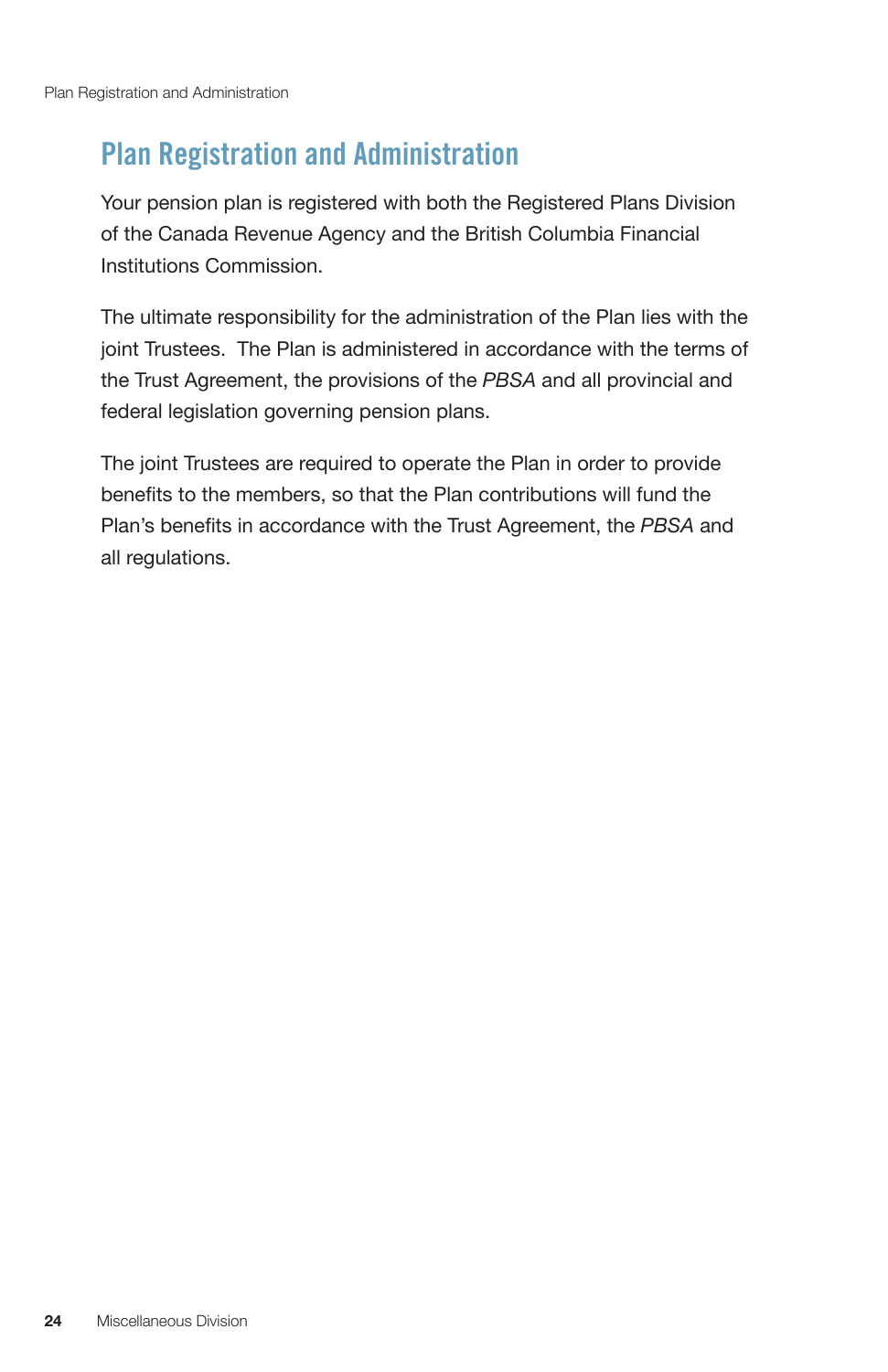# **Glossary of Pension Terms**

| <b>Actively</b><br><b>Employed</b>                       | A member who is covered by a collective agreement in the<br>industry as defined in the Trust Agreement.                                                                                                                                          |
|----------------------------------------------------------|--------------------------------------------------------------------------------------------------------------------------------------------------------------------------------------------------------------------------------------------------|
| <b>Actuary</b>                                           | A person who is a Fellow of the Canadian Institute of<br>Actuaries or a firm employing such a person, who is appointed<br>by the Trustees as actuary of the Plan.                                                                                |
| <b>Beneficiary</b>                                       | The person or entity you designate to receive your pension<br>payments in the event of your death.                                                                                                                                               |
| <b>Commuted</b><br><b>Value</b>                          | The lump sum present value of your accrued pension as<br>determined by an actuary. It is the amount of money required<br>to be set aside to pay for a pension benefit in the future.                                                             |
| <b>Credited</b><br><b>Interest</b>                       | The annual fund rate of return and is credited at the end of<br>each Plan Year.                                                                                                                                                                  |
| <b>Credited</b><br><b>Service</b>                        | The total years of service used to calculate your pension<br>benefit.                                                                                                                                                                            |
| <b>Current</b><br><b>Service</b>                         | The total years of credited service earned after your group's<br>entry into the Plan. After 1998, your annual current service is<br>equal to the hours (as defined by the Plan) reported on your<br>behalf divided by 1400, to a maximum of one. |
| <b>Earnings</b>                                          | Total compensation paid to you by your employer and<br>reported as earnings on your T4 form excluding any taxable<br>benefits.                                                                                                                   |
| <b>Employee</b><br><b>Contribution</b><br><b>Account</b> | The accumulated balance of your employee contributions,<br>including credited interest.                                                                                                                                                          |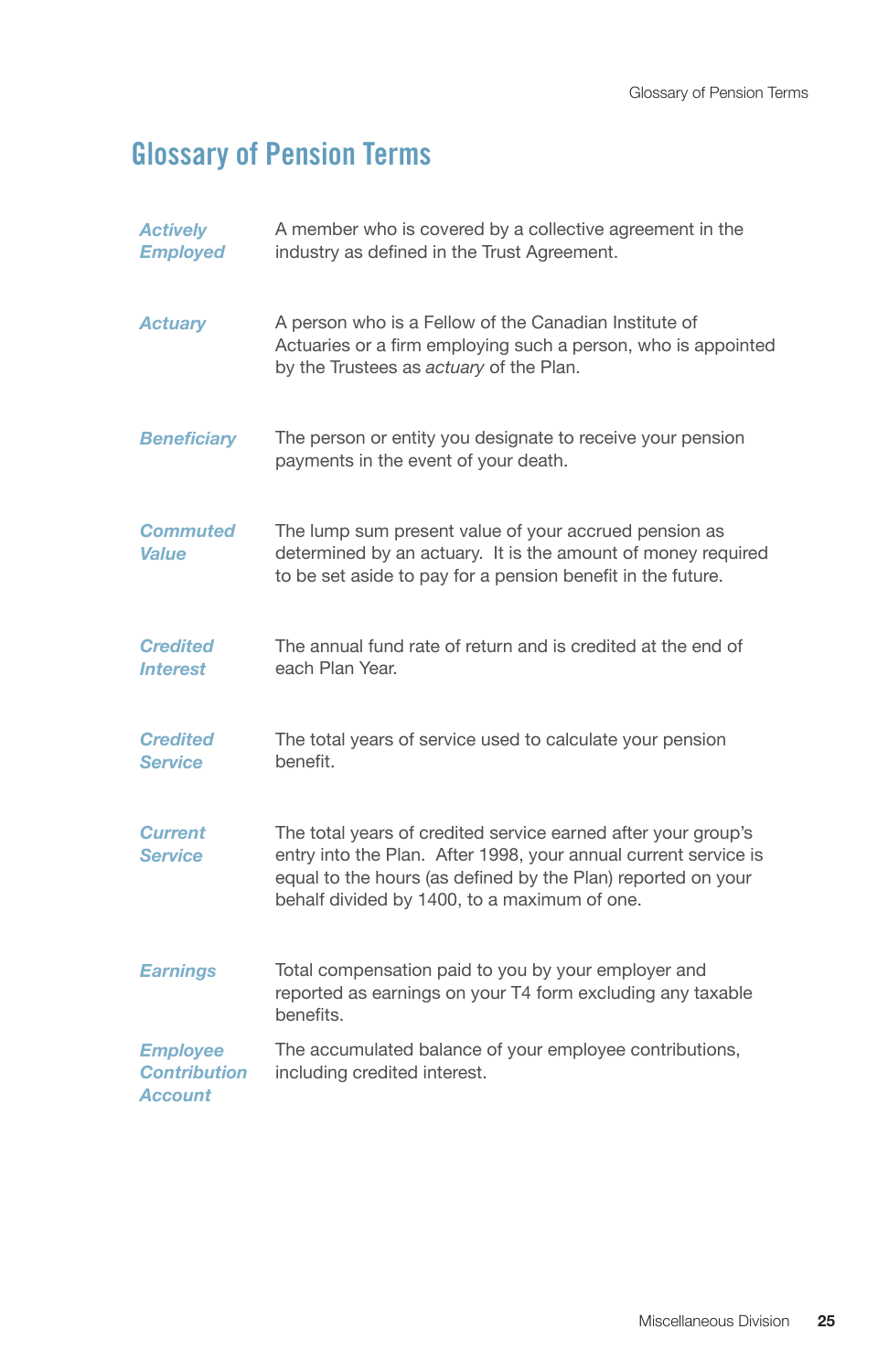| <b>Group Entry</b><br><b>Date</b>                                          | The date on which contributions to the Plan were first made<br>by a participating employer or a Union local on your behalf.<br>If you were a member of the former Retail Clerks Industry<br>Pension Plan, your Group Entry Date can be no earlier than<br>January 1, 1970. If you were a member of the former Retail<br>Meat Industry Pension Plan, your Group Entry Date can be<br>no earlier than January 1, 1963. Any service you had with<br>an employer before your Group Entry Date may be eligible<br>for past service, in which case you should contact the Plan<br>Administrator. |
|----------------------------------------------------------------------------|--------------------------------------------------------------------------------------------------------------------------------------------------------------------------------------------------------------------------------------------------------------------------------------------------------------------------------------------------------------------------------------------------------------------------------------------------------------------------------------------------------------------------------------------------------------------------------------------|
| <b>Joint</b><br><b>Pensioner</b>                                           | Your spouse at the date of your retirement.                                                                                                                                                                                                                                                                                                                                                                                                                                                                                                                                                |
| <b>Life Annuity</b>                                                        | A pension you buy from a life insurance company that is<br>guaranteed for your lifetime.                                                                                                                                                                                                                                                                                                                                                                                                                                                                                                   |
| <b>Locked-In</b>                                                           | Your benefit under the Plan cannot be withdrawn in cash; the<br>value must be applied to provide you with a lifetime pension.                                                                                                                                                                                                                                                                                                                                                                                                                                                              |
| <b>Normal</b><br><b>Retirement</b><br><b>Date</b>                          | The last day of the month in which you turn age 65.                                                                                                                                                                                                                                                                                                                                                                                                                                                                                                                                        |
| <b>Past Service</b>                                                        | The total years of credited service earned before your group's<br>entry into the Plan.                                                                                                                                                                                                                                                                                                                                                                                                                                                                                                     |
| <b>Pension</b><br><b>Benefits</b><br><b>Standards</b><br><b>Act (PBSA)</b> | The provincial legislation regulating the terms and the<br>operations of this Plan.                                                                                                                                                                                                                                                                                                                                                                                                                                                                                                        |
| <b>Plan Year</b>                                                           | The calendar year ending on December 31 <sup>st</sup> .                                                                                                                                                                                                                                                                                                                                                                                                                                                                                                                                    |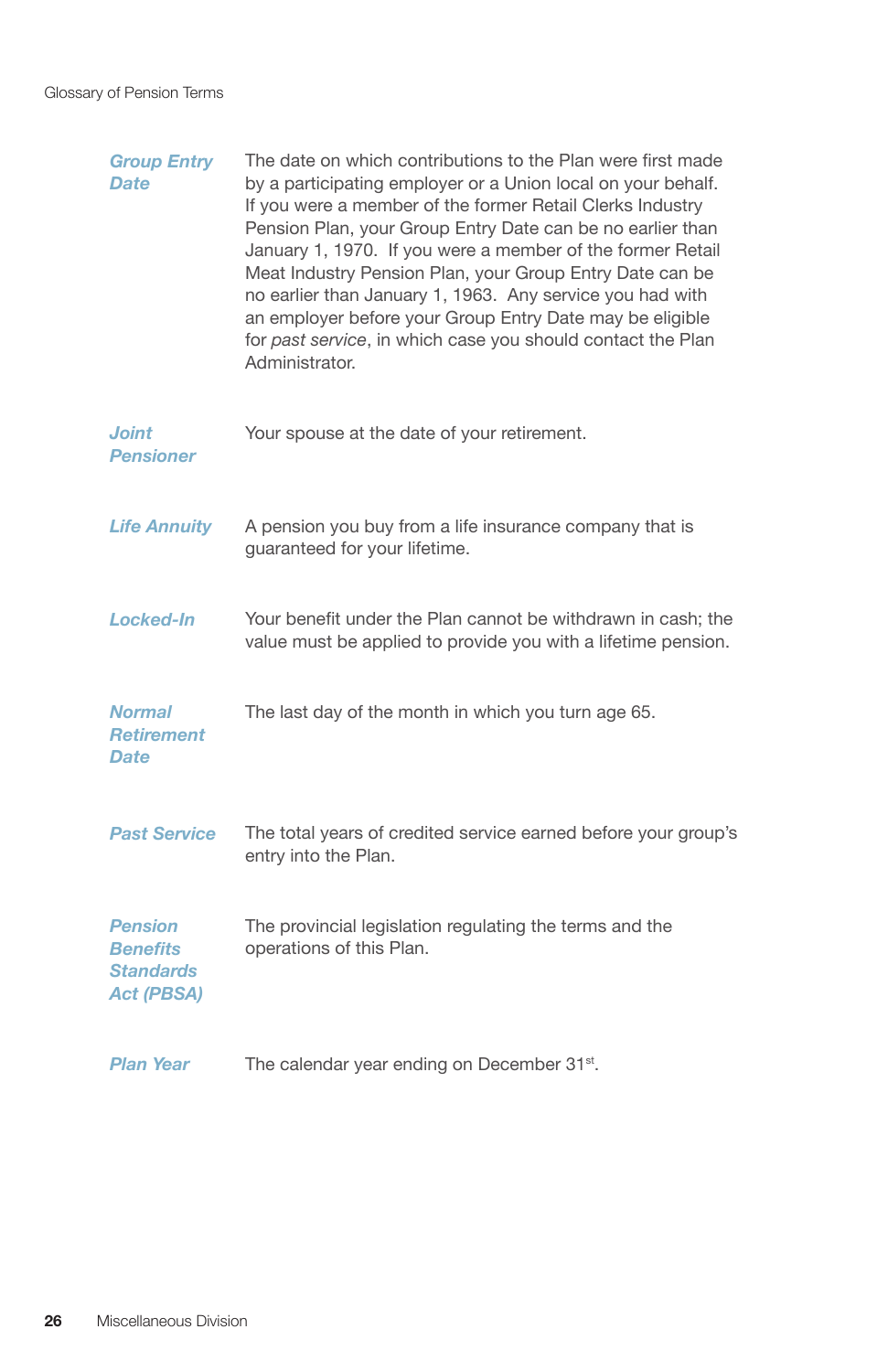| <b>Spouse</b>                                               | The person at your date of retirement (or at your date of death<br>if you die before retiring) to whom you are legally married and<br>with whom you are living, or the person with whom you have<br>been living in a marriage like relationship for a period of at<br>least two years. |
|-------------------------------------------------------------|----------------------------------------------------------------------------------------------------------------------------------------------------------------------------------------------------------------------------------------------------------------------------------------|
| <b>Terminated</b><br><b>Vested Plan</b><br><b>Member</b>    | A member who has left employment covered by the Plan and<br>who has not transferred the commuted value of their benefit<br>out of the Plan.                                                                                                                                            |
| <b>Totally and</b><br><b>Permanently</b><br><b>Disabled</b> | Inability to work in any occupation for which you would be<br>reasonably fitted by education, training or experience because<br>of a medically determined impairment that is expected to be<br>of long, continued and indefinite duration.                                             |
| <b>Union</b>                                                | UFCW Local 1518 or UFCW Local 247.                                                                                                                                                                                                                                                     |
| <b>Vested</b>                                               | You are entitled to the pension you have earned as calculated<br>by the terms of the Plan.                                                                                                                                                                                             |
| <b>Wage loss</b><br><b>benefits</b>                         | Benefits you receive while absent from your employment<br>including weekly indemnity, long term disability, Employment<br>Insurance sickness, parental or maternity, and Workers'<br>Compensation wage loss.                                                                           |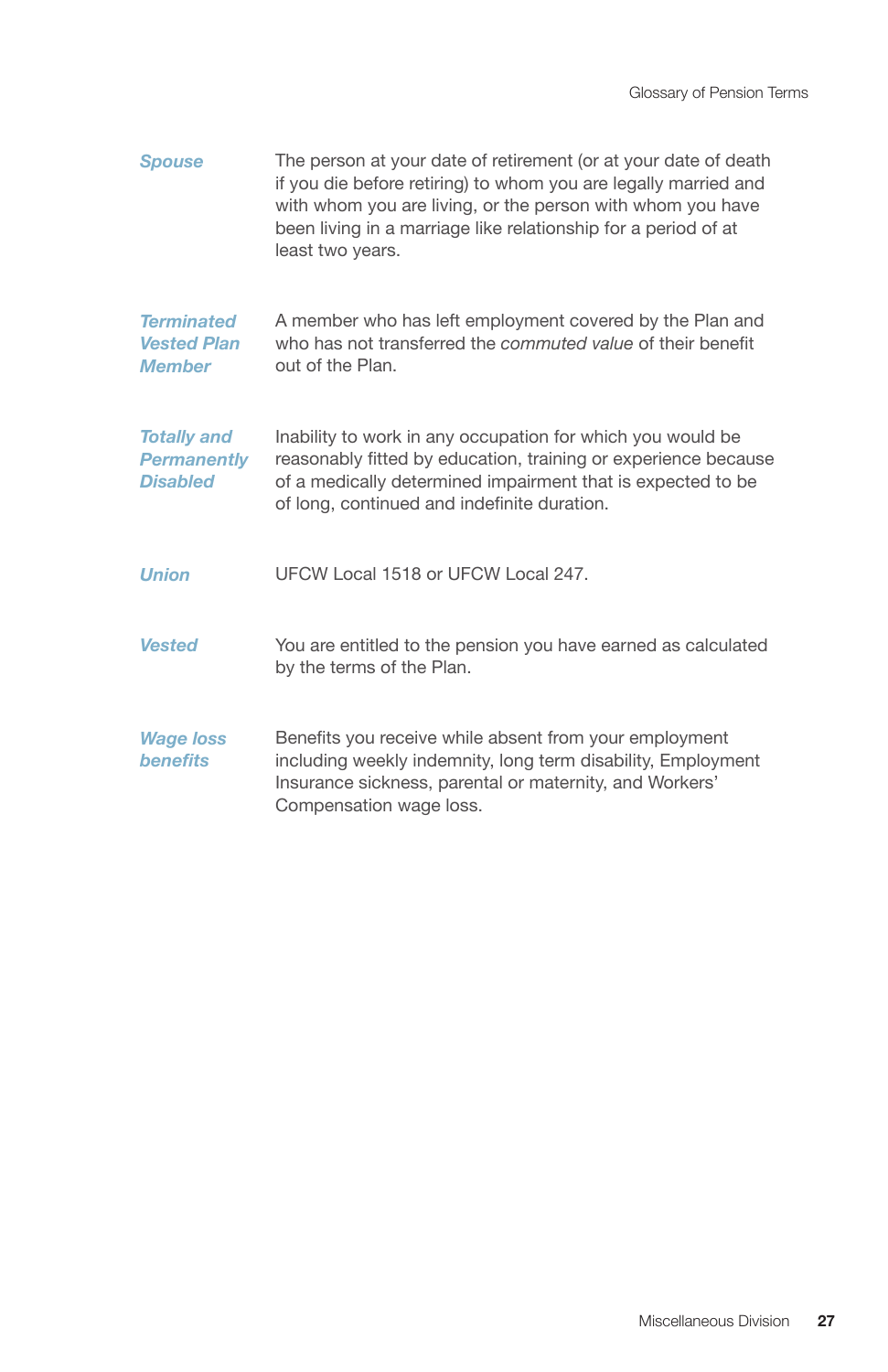### **Questions and Answers**

#### **I would like to retire. What should I do?**

Remember, the earliest age you can retire at is age 50 upon meeting the qualifications outlined on page 11. If you retire at age 50, your pension is subject to a reduction factor. If you choose to retire at age 60, your pension benefit is not reduced assuming that Trustee consent is granted. You should phone or visit the Plan Administrator to select a retirement date. Contact the Plan Administrator at least three to four months before you plan to retire to discuss your options and complete the required paperwork.

#### **Is my pension indexed?**

No. In the past, the Trustees have granted benefit increases to retirees on an "ad hoc" basis. While they cannot guarantee that there will be similar increases in the future, it is the Trustees' intention to grant future benefit increases if the financial conditions of the Plan support it.

#### **What is the lump sum value of my pension?**

Since the lump sum value of any pension is based on current interest rates and assumed retirement age, the lump sum value of your pension is calculated only when you terminate from the Plan.

### **What happens if I start my retirement pension and return to work for my former employer?**

If you return to work in the industry and work less than 480 hours per year, you continue to receive your pension. If you work more than 480 hours per year, the Trustees have the right to suspend your pension and you would earn additional credited service and *pension benefits*. Once you stop working again, your retirement benefit would be recalculated based on your additional *credited service*. Regardless of the number of hours you work, employee contributions to the Plan will be deducted where the collective agreement requires. These contributions with interest will be refunded to you once you stop work.